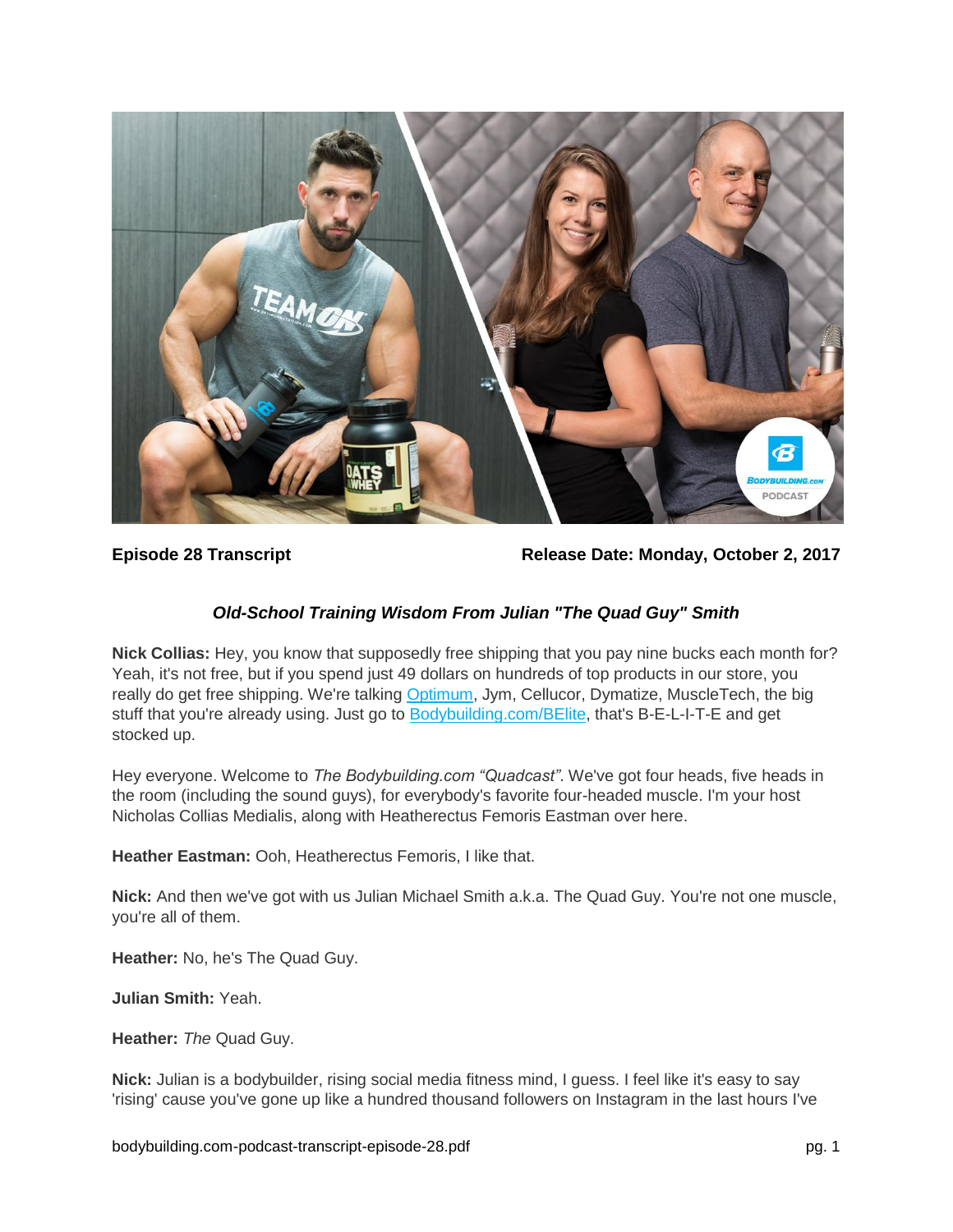been stalking you.

**Julian Smith:** Just chippin' away. I'm trying.

**Nick:** That's right. But you're also one of those guys who you just hear about a lot in the gym these days, because you ask somebody what they're doing and you find out that you're one of those people who's creating and reviving better ways to do things that people are already doing.

**Julian Smith:** Absolutely.

**Nick:** Not just creating, but also kind of reviving. It seems like you have an eye to history, as well. Julian's been on the Bodybuilding.com campus all day today shooting workouts, Snapchat stuff, Facebook Live stuff, so welcome to the podcast.

**Julian Smith:** I appreciate it. Thank you very much.

**Heather:** You're welcome.

**Nick:** As I kind of indicated, one reason we are excited to have you on here is because you're not just a bodybuilder. You're kind of a student of bodybuilding history as well. We were talking before we were recording about this great video you had about sort of hidden gems in the town that you lived in growing up.

I was wondering, how long has that been part of what you do? 'Cause you've been bodybuilding for a long time.

**Julian Smith:** Yeah.

**Nick:** How long has history been informing what you do?

**Julian Smith:** I guess it's been since like the beginning, so I've been lifting for about 15 years, bodybuilding with like diet base for about 12, so I've been doing it forever, but the gym that I started out was called the Powerhouse Gym out in Forest Grove, and now it's called The Gym. Original. But, what's cool about that gym was, and that's kind of what sparked this whole thing with me and how I wanted to run my Instagram was it was very "one preacher bench, one squat rack, one of everything," but it was a very popular gym. So if I went there at the popular time, it was totally all about waiting and I was a 17-year-old kid, so I was waiting in line for everything that I wanted to do.

It just became very apparent that I'd look at old school ways to do it because it just clicked to me through all the research that I did, the old school guys didn't have half the stuff that's available now. So you see pictures of Tom Platz doing sissy squats with a dumbbell holding on to a bar. There's no machine, there's no squat rack, there's no anything besides him and a dumbbell, and you could always get your hands on a dumbbell.

**Nick:** It's kind of by necessity not just-

**Julian Smith:** Yeah, you know as a kid I had my normal stuff to do and I had to get in, I only had set period of time that I could lift, but I wasn't gonna spend a fourth of my workout waiting to get on something, and I feel like that's what everyone does nowadays, like "Oh, the squat rack's not open",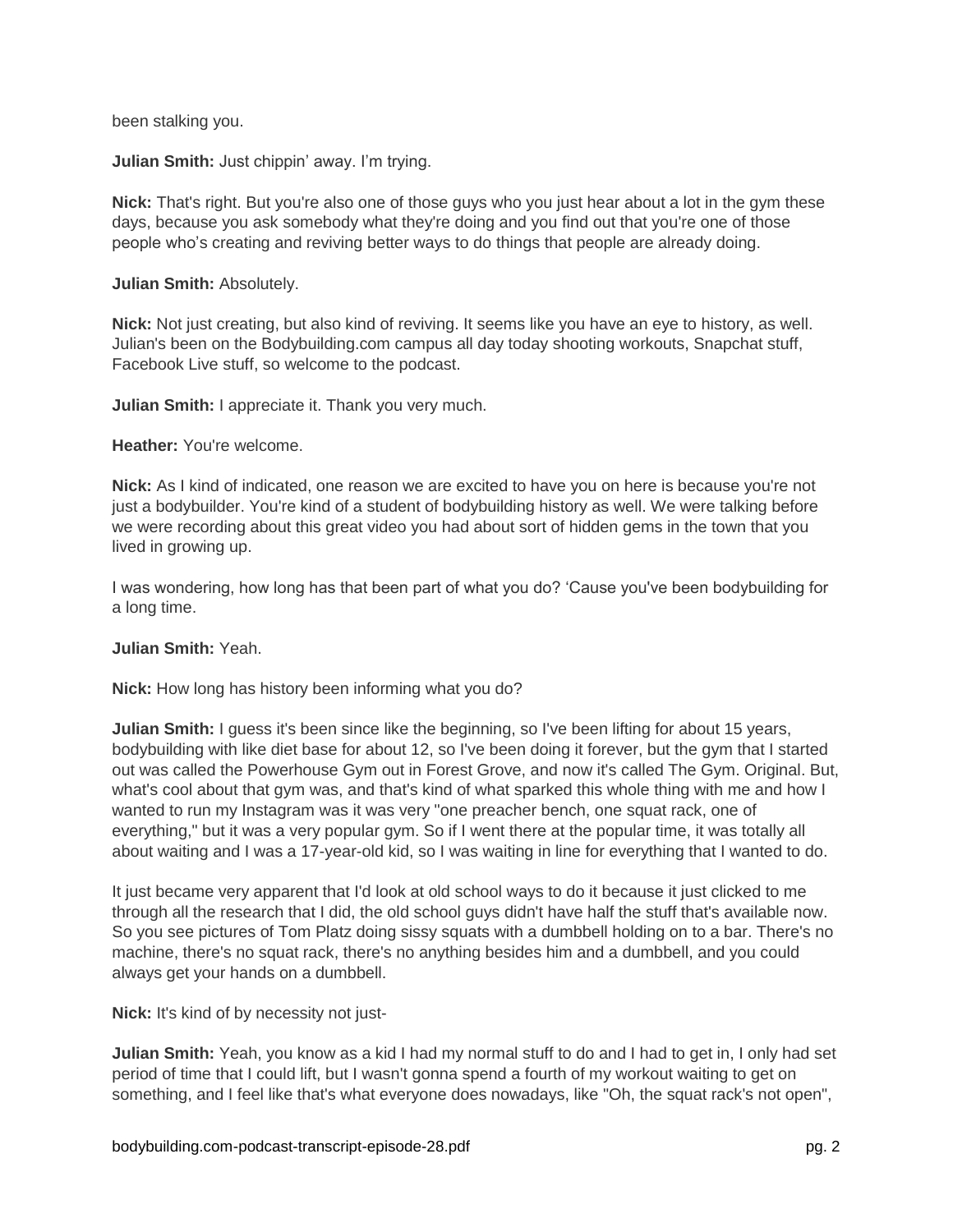and you see them sitting and playing on their phone.

If the squat rack is not open, figure something out to do and that's the way that I did it.

**Nick:** Okay. Yeah, that makes sense though. People are so married to their programs sometimes, too. They go in and think "If I don't do this, and this in a specific way, I'm gonna screw everything up".

**Heather:** It'll ruin their day.

**Julian Smith:** Yeah. And that's the thing that I wanted to like kind of portray or like show everybody that once you find like how the body does things, like a bicep curl is very simple, you lower your arm and you raise it. Are you telling me the only way you can do that exact movement is like at a preacher station? You could like bend over with a dumbbell anywhere in the gym, and do a bent over or like a concentration curl or something like that. If you can find different ways to do that, it just makes the whole thing much more easier.

**Nick:** Sure, but at the same time, you've encountered perfect pieces of equipment it seems like too-

**Julian Smith:** Exactly, and you can't neglect it. A lot of people come to my page and they go "Stick to the basics". That's one video that I posted in that day. I did five exercises for that workout, which included inclined barbell press, flat barbell press, dumbbell flyes, and then you go on to something a little more tricky, something a little more you don't see, doesn't mean you don't hit the compound, that doesn't mean you don't attack the necessities first.

**Heather:** Yeah, I noticed that on your Instagram descriptions you have like all this detail on how to do the exercise. What came first, the chicken or the egg on that one? Was that because you're doing these kind of different movements in the machine that wasn't necessarily designed for that? Tell me a little bit more about how you kind of developed this very distinctive style that you have, because you do. You don't just post one sentence, it's this whole paragraph of how to do it correctly, and where to feel it.

**Julian Smith:** I think that when I first got into the sport, there was no Instagram, there was no Facebook, there was nothing to really give you information besides maybe like I think there was maybe like Flex Magazine and that's about it. Those are pictures, there's no really description. It just says 4 sets of 10 on squats, 4 sets of 6 on this. That was kind of the end of it, but I was always like "Man, I'm not feeling it. Why am I not feeling it?", and I just thought that when I'd made my Instagram, that I wanted to really make something that could help people, because I didn't get a lot of this stuff when I ...

Yeah, you could like bring the dumbbell or the dumbbells or barbell down your chest, press it up, but if you're not feeling it in your chest, you don't just sit there and say work on form, like dude, tuck your elbows, keep your shoulder blades retracted, as you come up focus on pushing your elbows together, not your hands and actually make like the primary work muscle do the work.

Sometimes it's just a little thing like hey, when you're doing back, pull with your elbows, not with your hands, and everyone's like "Dude, I cannot believe that all you had to do was write that down", and it like clicked for me. That makes a huge difference, because I didn't have anybody that could help me with that growing up. A big following on my page, I'm pretty sure it's between like 18 to 24 is my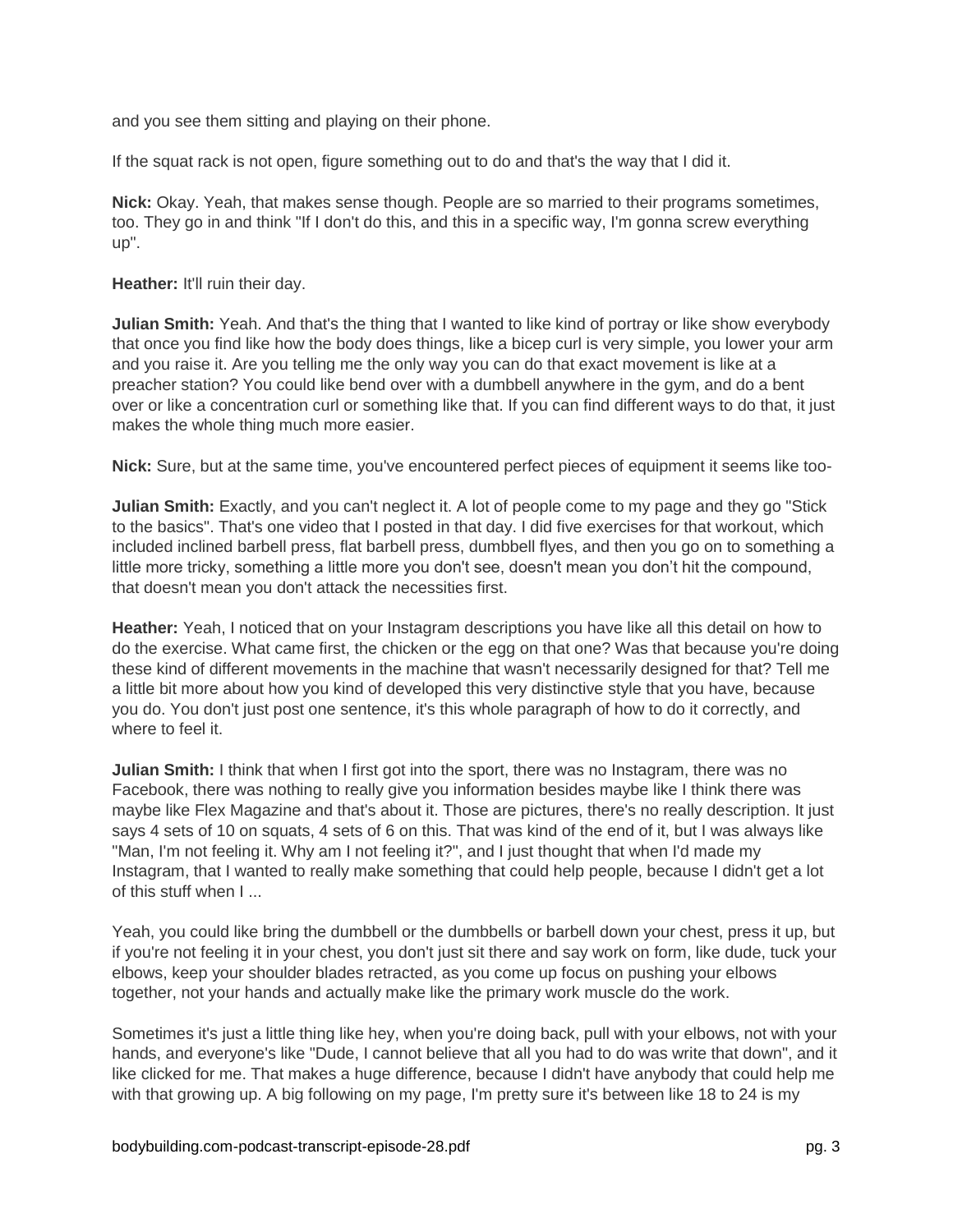largest following, through like my metrics and everything or my insights. I just thought like, you know, that's an age where maybe a lot of people are getting into it or they want to like perfect their form or get better, and now it's why I wanted to really break it down. Talk to me …

There's so much science out there. There's such good information out there, but it's so science. It's like okay of I read this, now I have to read all the definitions of the words that were in that sentence. Dude man, like just tell me. If it's written in crayon, tell me how to do it the right way. And that's what needs to click for people. There's maybe a little more hard work and a little more … basics to it. I don't need the scientific breakdown of what everything is taking place. Just tell me how do to it the right way. And usually the simple way is the best way to do it.

**Nick:** Speaking of you, when you were 18 to 24, I saw a before and after picture on your Instagram today. Kind of got in the spirit of being in the Bodybuilding.com hallway, which is packed with hundreds of before and afters. This is you at eighteenish, twenty eight-ish.

**Julian Smith:** I think I was, yeah. I think it was like right when I graduated from high school. We were on our senior trip.

**Nick:** Same weight, and were you aspiring to be a competitive bodybuilder at that point?

**Julian Smith:** At that point I was lifting pretty ... I was getting into it.

**Nick:** Like night and day. Not even the same fucking species, right?

**Julian Smith:** Yeah. That's what was cool about that. I think too many people do their diet, too much … their training goes on and they think that if the scale is not moving, then they're not seeing results. In that picture, I was 195, I think I was like 194, 195, somewhere, when I graduated from high school. I was 195 in that picture. Same height, same weight, but obviously my body composition changed. I put on a lot more muscle, but people just think that, I mean that's basically 12 years, 11 years of straight lifting, and if most people heard that "Oh, you weighed the same that you weighed in high school", they think "Oh, what a terrible bodybuilder", but look at the picture. I'd rather change something like that. It's not all about the scale.

**Nick:** Sure, sure. What clicked in there? You didn't have that person who was showing you the way Tom Platz did the things the way that you do things. When did you kind of hit your stride, do you feel like?

**Julian Smith:** I hit my stride, it was basically… I think it was back then, it was like, was it called Kazaam? It was like illegal downloads. I would just download like the Shaq movie …

**Nick:** Oh, okay like the Shaq movie. Yeah, yeah.

**Julian Smith:** Yeah.

**Heather:** You know about the Shaq movie?

**Julian Smith:** You're like Space Jam. Great flick!

**Nick:** No, no, I know Kazaam, sure.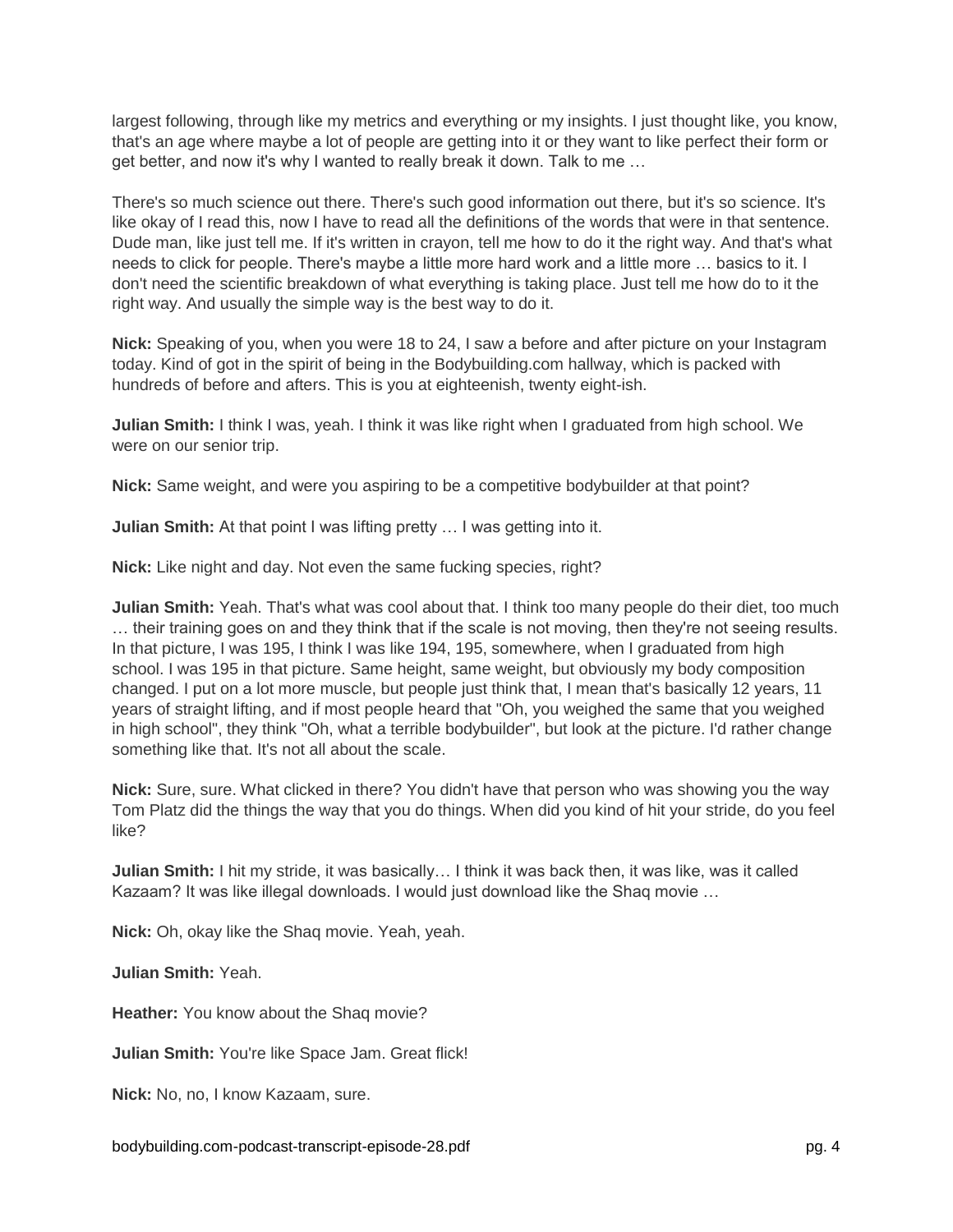#### **Heather:** Nerd alert.

**Julian Smith:** Yeah, so that's where, before YouTube and everything, we were just downloading like old school, I'd download Pumping Iron, I think Total Rebuild was like the 1980 video. You could find small clips of Tom Platz doing that kind of stuff.

I really liked the idea of the way Tom Platz trained, because he'll be the first one to say, and this is not a dog on him at all, he didn't have the best genetics. He didn't look like Arnold. He didn't have that big, huge chest with the broad shoulders and great arms. He was really known for just one body part. At a young age, I just thought to myself, I don't have broad shoulders. I'm a relatively tall guy in regards to bodybuilders. I'm six feet tall, but I don't have huge, broad shoulders, I don't have a huge, massive chest, but legs picked up very quickly for me, and that's something that kind of gave me hope at an early age, like "Look at this guy. This is Tom Platz", and he almost made an entire… just a name for himself based off of just one leg, just not one leg, one muscle. You know what I mean?

A lot of people are like "I gotta have everything. I gotta be the best of the best of the best". To be honest, I don't know if I'll ever ... when I'm gonna get on stage again, but what I really enjoy, really appreciate more than anything is building on the physique that I have. Once you get past the whole "God, I really want to look like …". I used to be obsessed with Evan Centopani. He's a great guy. I actually was cheering for him when him and Guy Cisternino won their classes at, I think it was the Nationals a long time ago, I think it was '08, '07 somewhere in there. I remember thinking like those are the guys that I want to look like. Obviously, Cisternino is a shorter guy but Evan Centopani, big guy, that's what I want to look like.

Then you start thinking yourself, I'm not gonna look like that. I don't have the genetics to come close to that, but once you can start appreciating yourself, I think that's when you start getting more drive. You know what I mean? You could be really stoked on what you're gonna do. A lot of people are like, I had a guy send me a direct message of somebody watching the live from the workout earlier and we were talking about something that was in regards to the workout, but his comment was "Well, if I'm skinny and don't have any definition, why would I even try?".

What a horrible mindset. You're not even gonna try, like you need to scrap that because what's really cool about every single person is, you will never look like me, I'm never gonna look like you, we're all never gonna look like each other. You're gonna be able to build something that is 100% different. You could have similarities, but your physique is … no one will ever look like you.

**Heather:** That is a really interesting perspective for a bodybuilding mentality, cause bodybuilding is all about getting everyone to line up exactly the same, so everyone looks identical and we can judge all of you and just pick out these little tiny details that look a little bit different, so that is very cool.

**Nick:** The package. Bring the package. Competition is part of what really defined your early years.

**Julian Smith:** Yeah, I thought that's all I wanted to do, to be honest. I really wanted to be competitive. I knew that I didn't necessarily have a chance at ... I didn't really want to do like IFBB pro. Being six foot, I would've had to be like 230, 240 on stage minimum, to win my pro card. It's just not something that I wanted to do, but it was just one of those things where, you know, I guess when you get it out of the way, like I used to play a bunch of sports growing up. When I graduated from high school, I wasn't planning on college. I needed something to do, and lifting was super easy. I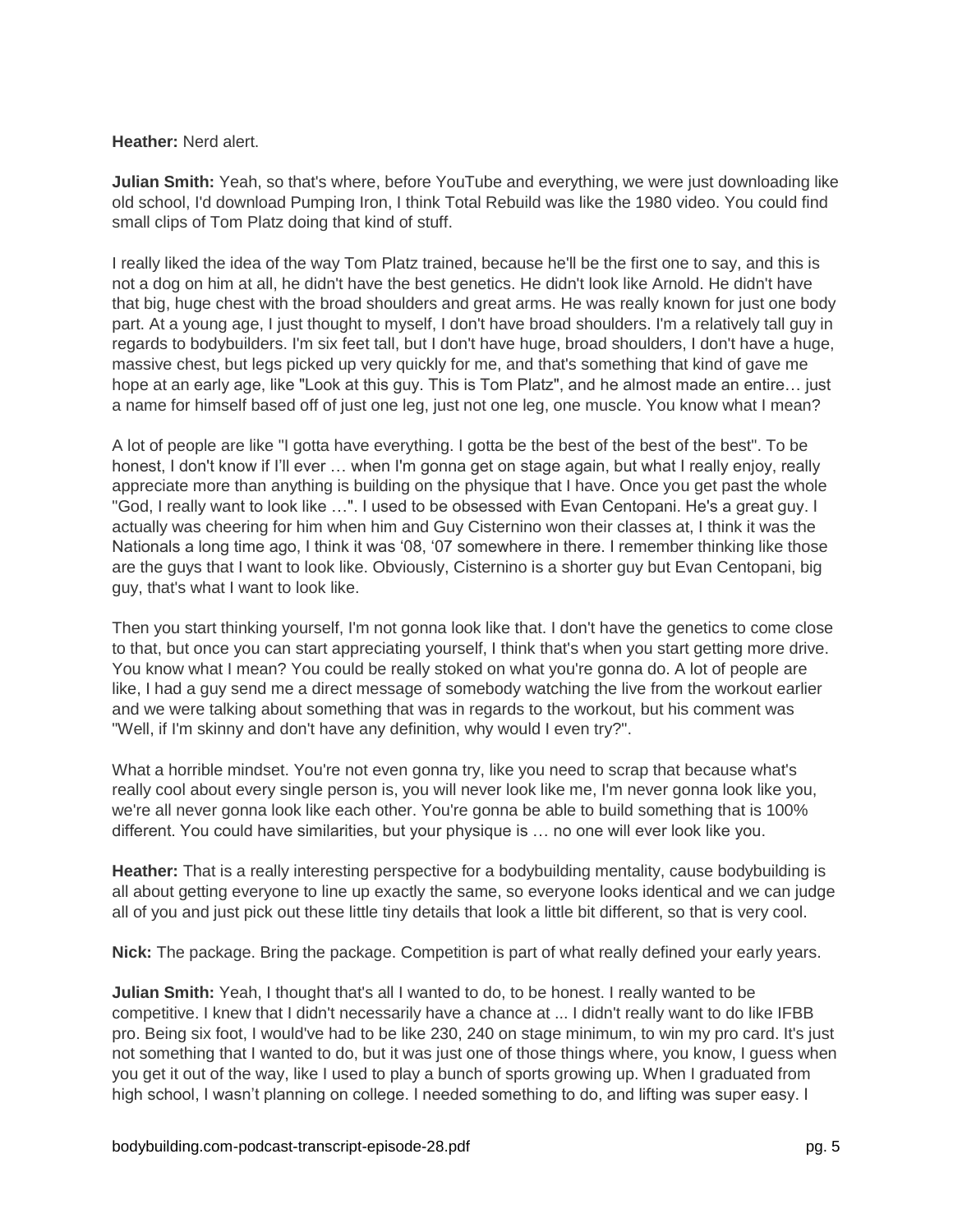enjoyed it.

It's pretty simple, you know. If you enjoy something, you're just gonna continue doing it, and then when you start seeing more and more progress, that's where I kind of put more time and energy into it. Then when you see you're excelling at it, that's when it really motivates you.

**Nick:** You live in Portland, right?

**Julian Smith:** Portland, yeah.

**Nick:** It's a town I know pretty well, and it's a town where people really, they fearlessly experiment with their bodies a little bit.

**Julian Smith:** Yeah, yeah, yeah.

**Nick:** Do you feel like that a bodybuilder can feel more at home in Portland because of that, or are people on the streets like "Ew, gross … muscle"?

**Julian Smith:** What's funny is for a long time I was kind of thinking that Portland was gonna be like the big Venice Beach, California. It's like the Keep Portland Weird, they have the Naked Bike Ride, which breaks records every year for the most naked people in one spot.

We'll be in downtown Portland and all of a sudden, I think that last year they had like 10,000 people dress up as Santa Claus, and you'd just like walk out of the restaurants and you're like "Oh, my God", there's a sea of Santa Clauses out there in the winter. I think that they call it like Santathon or something like that.

You would think that that would be more accepted, but it's honestly not. I don't think bodybuilding is ever really gonna be ... But at the same time, I don't necessarily think I'm like the mass monster, '90s bodybuilder walking around. I think it's the veins. You know what I mean? I think that's what it is. You could be a built person and everyone can look at you and go "Well, that guy's in good shape". If I didn't have like the veins that I have on my arms, I think a lot of people would go "Wow, he's in good shape". When you see the veins, I think that's just a negative stigma and they think that it has to do with drugs and I don't think anyone's ever gonna be okay with drugs, you know the drug use.

**Nick:** Hmm. That makes sense, yeah.

**Heather:** All right, so you've done some weird exercises in the gym and specifically I'm thinking of that kind of goofy frog leg, it's like you're underneath the Smith Machine doing the vertical press, and last time-

**Julian Smith:** I don't think we're gonna go with that one...

**Heather:** That was the one where I did kind of the Scooby Doo like "Rrr".

And last time you and I talked, we talked about how you don't really take credit for having invented any of this. You claim that you've kind of seen other people doing it at the gyms. So, my question is, have you ever tried one of these kind of off-the-wall exercises and it just did not go well, went completely sideways on you?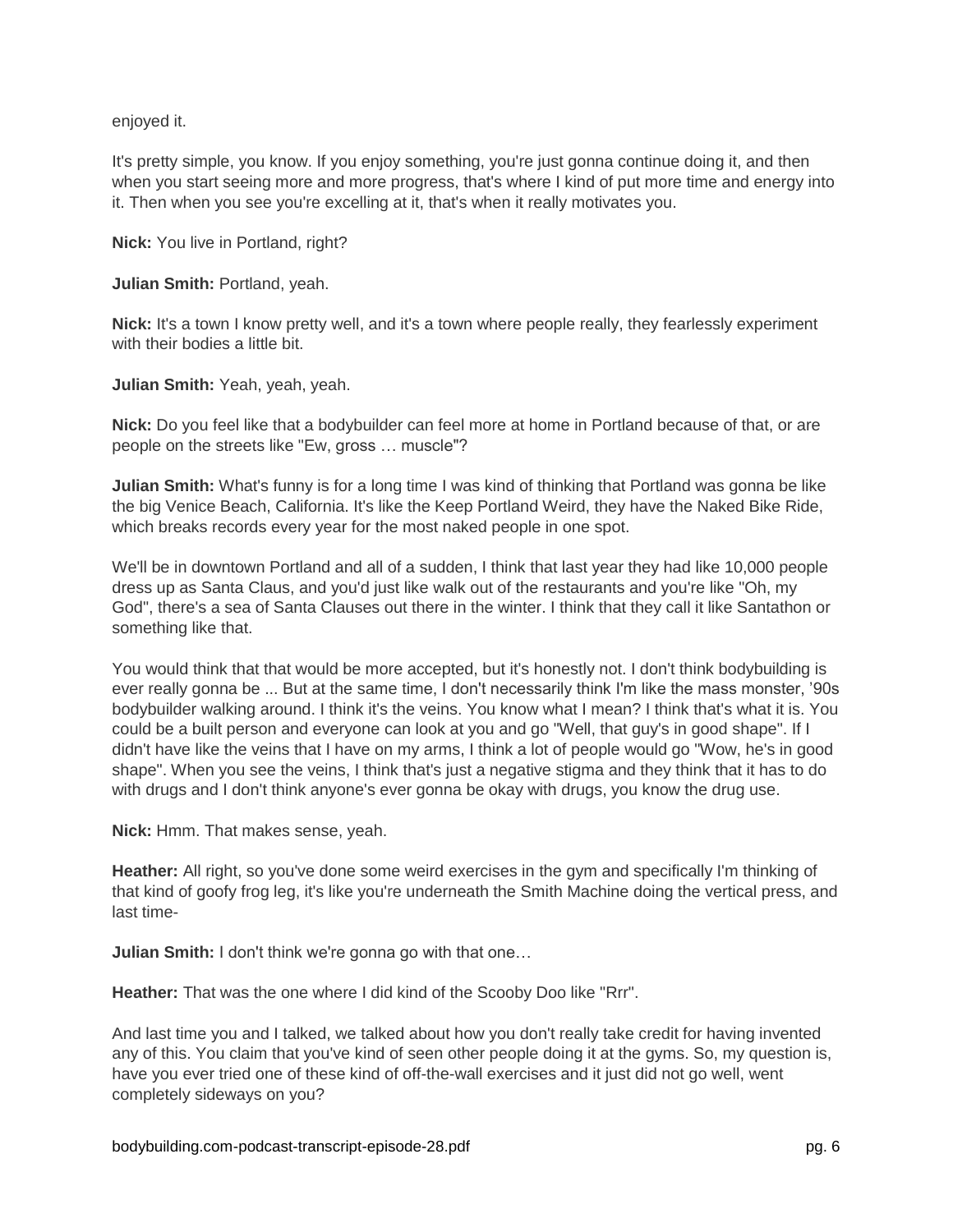**Julian Smith:** You know what? I think there's always like the trial and error. There's always a way to make it work. I'm not gonna go do something. It's not like … I'm not gonna go step in the ring with like Conor McGregor and be like "I think I could do it". No dude.

**Nick:** Just with Floyd Mayweather.

**Julian Smith:** Yeah, Floyd. But stuff like that. I'm probably never gonna put myself in a situation because if I'm trying something that I'm already questioning, I better damn well know I'm gonna be able to do it okay. It's like I told you earlier, like when you understand the mechanics of what's taking place, you can't really get hurt. It might be a little funky, but if you're lying on the ground and doing like the wide-stance press in the Smith Machine like you're talking about, that's exactly what a barbell like wide-stance squat is, but you're upside down.

**Heather:** Oh, yeah, you've just inverted it.

**Julian Smith:** And everyone's like "Oh my God, what are doing". Well, it's the same exercise, somebody who's on the squat rack and I was like I got stuff to do today and let's do this.

**Nick:** It does seem like you don't look down on any piece of equipment in the gym. Is that part of your historical mindset maybe? Like everything has its use.

**Julian Smith:** Yeah.

**Nick:** Like the Smith Machine, for example, everybody's favorite thing to hate on. Every strength coach I feel like on T-Nation, on Bodybuilding.com, comes on and says "Don't use the Smith Machine for anything except calf raises". But there's a real use here.

**Julian Smith:** You know what? You can't beat the basics. I'll tell you right now, the Smith Machine's incredible. I use it in every one of my leg workouts, and the reason why I use my Smith Machine in every one of the leg workouts is because there's just simply stuff that you cannot do with the barbell with the Smith Machine. Like, I do actually this one where I call it the ultimate ass-to-grass squat, and what I do is I put my feet out and I squat down and touch my butt to the ground. Think about that for a second.

**Nick:** Heels elevated on the dumbbell?

**Julian Smith:** No, no, no.

**Heather:** Feet out wide?

**Julian Smith:** So you'll have your feet far on front of you. It's gonna be glute dominant, but you stretch so far down that your butt touches the floor. Can you do that with a barbell? You'd fall back.

**Heather:** You would fall backwards. The physics is off.

**Julian Smith:** You come down to do that, you'd fall back and it's stuff like that where you get your compounds out of the way, you get your squats, you get your stiff-leg deads, you get your normal leg stuff done, but you can isolate your quads in a different way. Like my sissy squats on the Smith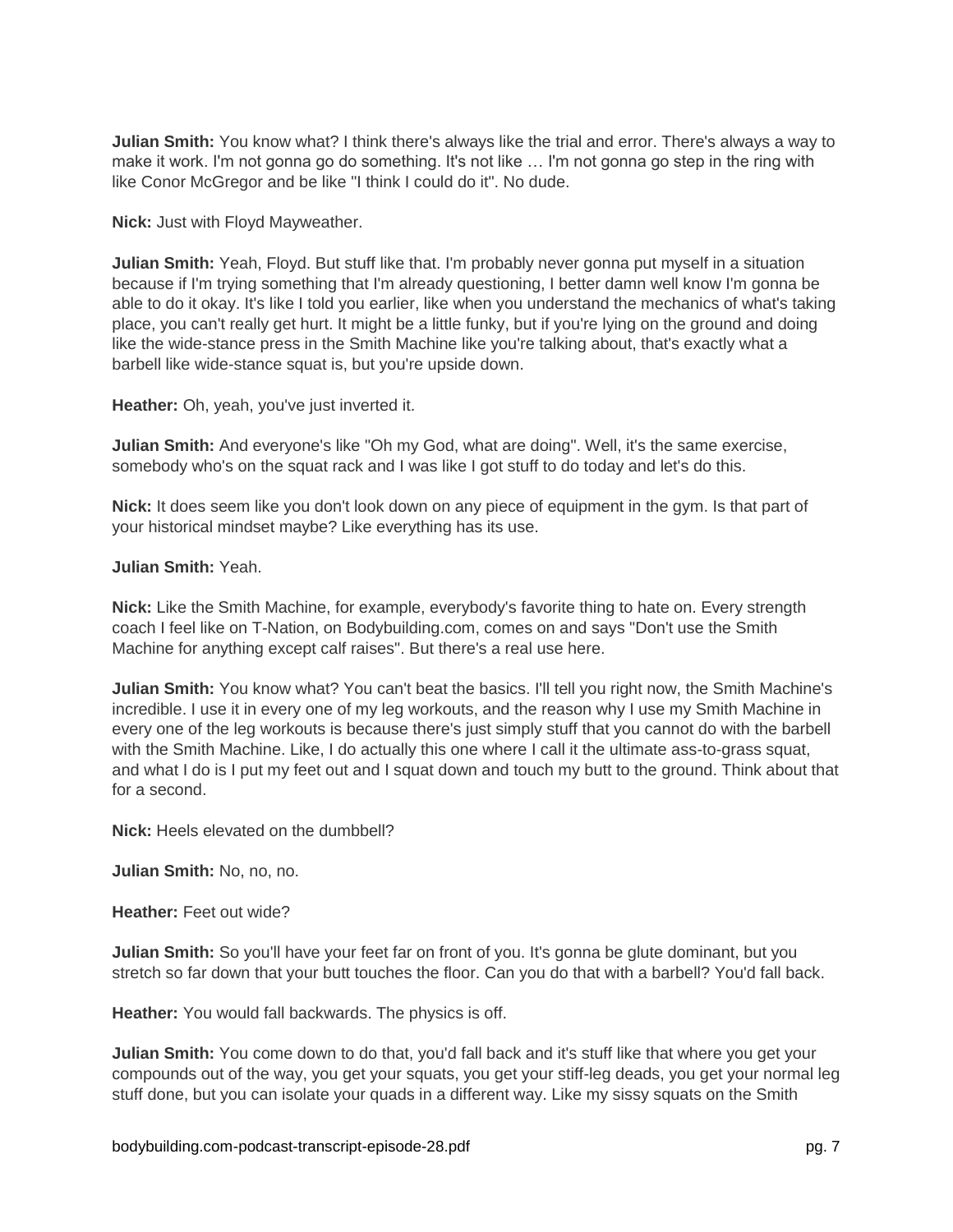Machine, driving down with your knees, it's a quad-dominant exercise. You can't do a lot of stuff like that with total balance, but you get in something like that. It's almost as if it was made for that.

If you put a sticker on the side of the Smith Machine, and it said "for sissy squats" and it was on there, people would go "Oh, there's the sissy squat machine". It's just the lack of what it says that makes you think otherwise. If like a barbell curl or like a curl machine, or something like that, said something different like shrug machine, and it showed you how to do a shrug on a preacher curl machine, it would look normal. But everyone just says "Well, that's not what the picture says". It doesn't mean it doesn't work.

**Heather:** All these machines are just mislabeled.

**Julian Smith:** Who screwed the pooch on that?

**Nick:** That's part of it though.

**Julian Smith:** Someone's losing their job.

**Heather:** Yeah, that's your niche right there.

**Nick:** Kris Gethin who does a bunch of videos for us, he just wonders around the gym and he looks at something, and the name of the machine means nothing to him. Like, the shrug machine, he'll do deadlifts on the shrug machine. Then he goes over to the assisted pull-up machine and he does tricep extensions, and it's like he looks so free in the gym, you know.

**Julian Smith:** That's a really cool mindset. I like that. I feel like I got maybe a little bit of the ADD going on. I get too bored doing the same stuff. I want to switch things up all the time. I think there's nothing wrong with that. When people dog on you, "Why don't you just do bench?". Well, you know, you work that in. That is one of the things, but what are you honestly gonna say to somebody that does something weird when it works for them? I don't know if people think I do that for absolutely no reason, just to like be cool and have people scrutinize you, but I do that cause it works.

Nick: I remember we did a ['History Of The Squat'](https://www.bodybuilding.com/fun/squat-every-day-the-history-of-the-squat.html) video a few years ago on the site that I had to end up writing and doing some voice-over, and did a ton of research into the history of the squat. I remember discovering all this fascinating stuff and all these incredible characters back then, like Paul Anderson, Tom Platz, and just going deep into that rabbit hole, learning about the Steinborn Squat and the Bent Press and all these great lifts.

A lot of that information is lost, too. Like it's easy to be influenced by the characters, but sometimes the techniques that these guys actually followed-

**Julian Smith:** You miss it. Look at like hoist machines nowadays. They do some of the movement for you. They actually move to make you do the correct form. You know what I'm saying? Like the actual thing will move to make you do it correctly. A dumbbell you gotta figure it out on your own. That's why I always tell people, your barbell and your dumbbell should be a majority of your workout. If you want to do some other machine and stuff in there as well, anybody who follows the workouts on my site, they know that's exactly what I do.

There's different tempos in regards to negatives. There's different paces in regards to how long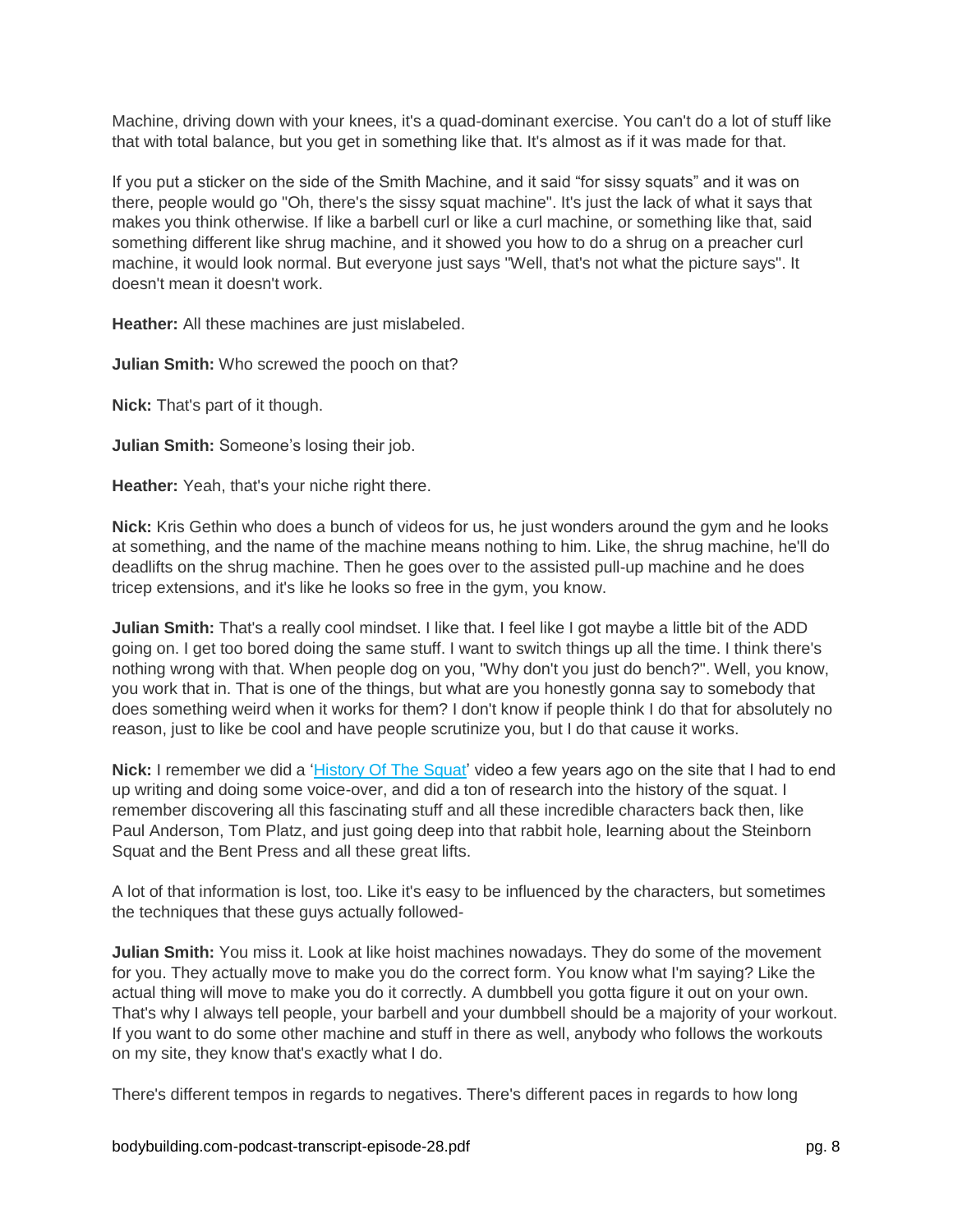you're gonna hold at the bottom of an exercise, or contract at the top, or you can go high reps, low reps, whatever it is, but you could have variations in there, but the compound basic exercises need to be done.

**Nick:** Sure, and yeah, you mentioned the negative as well, which is something that you're working with Heather with an [article](https://www.bodybuilding.com/content/youre-not-doing-slow-negatives-on-these-moves-you-should-be.html) about, sort of the forgotten half of the movement when people are focused on moving weight. This is what I'm trying to do, hit a number to feel good about myself, right?

**Julian Smith:** People they think about it like this, like you're bench pressing, people think that well if you didn't get the bench press up, that rep didn't count. What you don't realize is the negatives, what's tearing the muscle and breaking it down for growth. So I take more time with the negative to do that. I know there's a lot of people out there that says like too slow is counterproductive, but for me, going extra slow like that, helps my muscles do more work. If I don't have a good mind-muscle connection to my chest and I have to do a four-second negative to contract the weight up and feel it contract, that's what I'm gonna do.

**Nick:** Sure. The concentrics on your reps don't look like they're super slow. It's not like you're just tiptoeing through the whole thing.

**Heather:** No, it's regular, yeah.

**Nick:** It's almost like you just turned the rep on its head.

**Julian Smith:** Yeah, exactly.

**Nick:** Like you're actually thinking of the lowering as the rep. Is that where the ... is?

**Julian Smith:** Yeah, a buddy of mine, I was talking to him a while ago, and we were spitting some information back and forth, and he was just like ... The way that I think about… A lot of people just think about getting the exercise up. They don't really think about… It's like when you go through a sport, like let's say like a quarterback in football, you're gonna snap the ball, you're gonna take two steps back, three steps back, whatever, you're gonna pivot, you're gonna fake, then you're gonna break everything down before you do it, but you need to do stuff like that in your exercises.

When I squat or bench, or whatever I do, I break it down. That was actually something that Tom Platz did in one of his vlogs, you get the weight off. You mentally think "Take your breath. Get your breath in. You're nice and tight, your core, everything, your spine's aligned, your shoulders are retracted back. Okay, now we're doing the negative. All I care about is the negative right now. I'm not thinking about how hard the positive's gonna be. We're thinking about getting a good negative right now". Then you're gonna do a good pause, then you go up, and then when you break it down like that, it almost turns one simple exercise into ten different parts, and I think that's when you put that much focus on it.

**Nick:** We have a strength coach who writes for us named [John Rusin,](https://www.bodybuilding.com/fun/podcast-episode-19-how-to-earn-your-best-ever-back-squat.html) who's been a podcast guest in the past. He has a cool approach with the deadlift that he's written about for us. It's like yeah you think about the lowering. This is the rep, and then up, this is the rep, and up. But the deadlift seems like the ultimate movement for ... No, it only counts if you get it off the ground. It's the deadlift, right? But you're thinking an eccentric deadlift instead. You talked about that in the article that you did with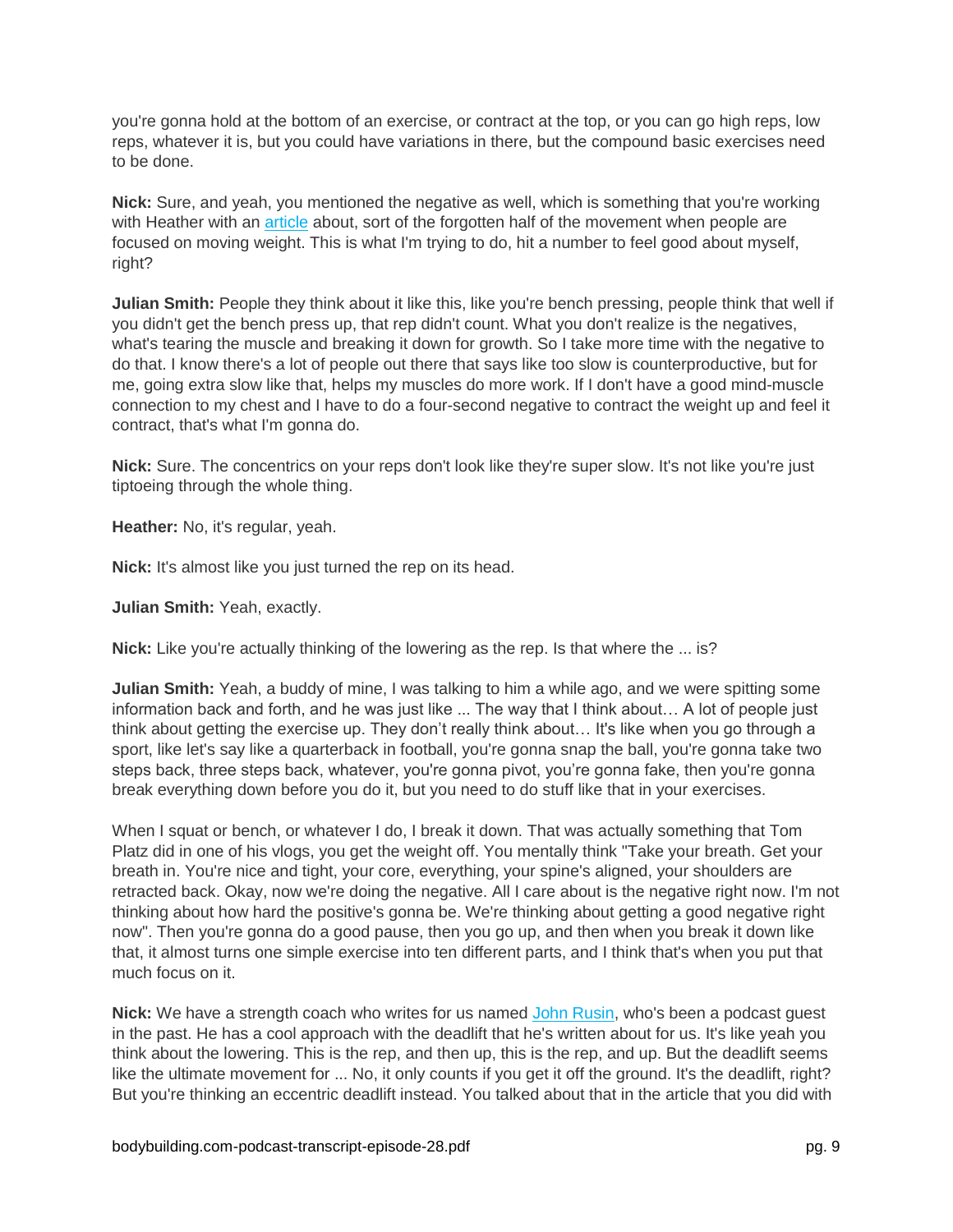Heather as well.

**Heather:** Yeah, eight-second eccentric, say that five times fast.

**Julian Smith:** Also, one thing before we get into that. What a lot of people… It's kind of like what you mentioned, they rush the positive and they don't put too much emphasis on the negative. What people don't see in a lot of my videos, and this is almost I would say 90% of the time; you ever see people get on their last rep on bench, what do they do? They rack it. You should be doing the negative on that last one, especially if you have a lifting partner. You take advantage of stuff like that. Your body's at a full, vulnerable position to finally take on that weight, it's completely fatigued and you're robbing it of that last negative rep.

So when I do my squats, you'll see it very often that if I leave it in my videos, that I get buried under it. I put the bars up enough that I can fail bring it down for one last, knowing I won't be able to get back up, and set it down on the pins. And you get the last negative.

**Nick:** So you just gently set it down. I like that, yeah.

**Julian Smith:** Anything where you could do that. I mean think about like a preacher curl or something.

**Heather:** Like a bicep curl, yeah. That's the first thing I thought of. You never end here-

**Julian Smith:** You never do a bicep curl where you come up-

**Heather:** You always end here.

**Julian Smith:** Yeah. Nobody ends on bench, nobody ends down on squats. Nobody…

**Nick:** Anderson squat from the pins, right?

**Julian Smith:** Yeah, there you go.

**Nick:** Yeah, just turn in the movement entirely on its head.

**Julian Smith:** Exactly.

**Nick:** Okay, I like that.

**Heather:** So you're known as the quad guy. Are your other muscles jealous because the quads get all the attention?

**Julian Smith:** I think my quads aren't necessarily ... I think they're impressive, but I think it's impressive because of the stigma of guys don't train legs. There's a lot of guys out there that have much more impressive legs than me, but I also feel like it's the separation. When I'm completely dieted down, all four heads of my quads are completely striated up, I think it's more rare, but that's something that I've worked very hard on, usually at the end of my quad workouts when I'm dieting down for a show.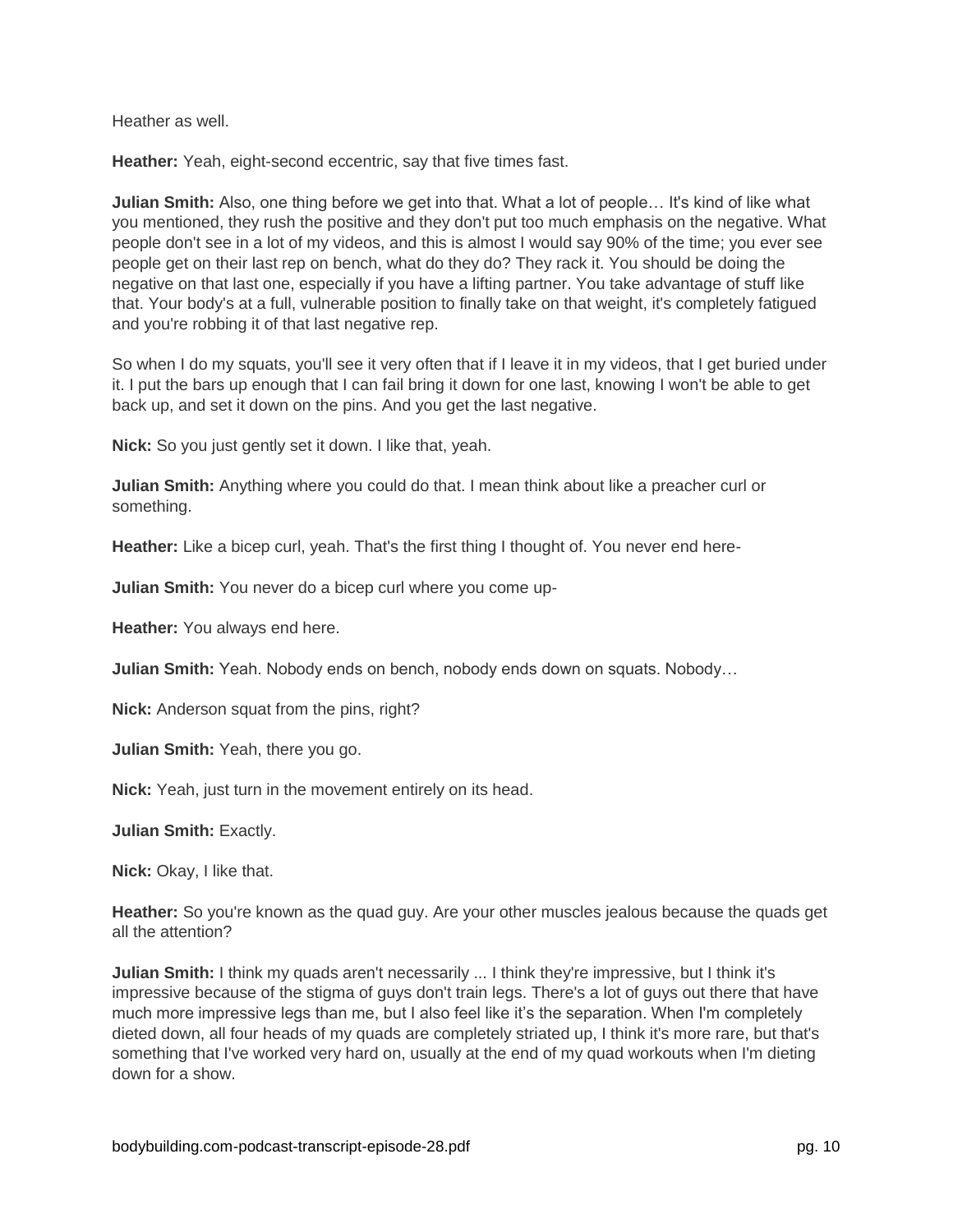I'll do like 30 second contractions like standing up and squeezing a quad as hard as I can, just locking it up and that's what gives you those cross striations. Normally, when people are done with their workout, they leave. Imagine getting done with an arm workout and then squeezing your bicep into a ball as hard as you can for 30 seconds. Stuff like that makes a very big difference.

**Nick:** Was it something that you started doing just as posing practice for a show, or was this actually part of your routine and your training mindset?

**Julian Smith:** I wish I had the guy's name and I wish we could reference him in this if we could look it up, but there's an old bodybuilder from like ... He's actually considered like, cause it's actually before the first clinical study of steroids, cause he's actually considered one of the first natural bodybuilders ever, but this guy built his physique off of flexing. Think about that for a second. He's neck looks like, it's insane. I'm trying to think what the guy's name is, but there's only like maybe five or six pictures total of him.

**Nick:** What decade are we talking?

**Julian Smith:** I'm pretty sure it's like 1890s.

**Nick:** Okay, yeah. There are a lot of old muscle control manuals. That was a serious component of people's training.

**Julian Smith:** This is like prior to mustache singlet. He looks like he has like fishing line and something covering up his package. It's really strange.

**Nick:** Pre-Sandow and everything.

**Julian Smith:** Pre-Sandow, pre everything. He's like super built, and I remember reading articles on his training and he contracted body weight the entire time. It's all he did. Never really lifted weights. What he would do is squeeze his muscles as hard as he could for periods of time. He looked very, very impressive.

**Nick:** Yeah. I mean that was a major part of how Sandow trained as well, cause he'd go up on stage and he would isolate muscles, explain how they worked to people and the women would faint, and stuff. His teacher was Attila, and he's in the 'History Of The Squat' video. That might be who we're talking about. There's just one or two photos and painting of course.

**Heather:** I'm gonna find it, don't you worry.

**Julian Smith:** Yeah, it's super cool though. I think that's like the history aspect. You dive into Platz and you just think to yourself "Wonder what guys looked like in the '90s, or the 1890s", and you're like "Oh crap, they're still huge. What were they doing back then?" And you start seeing they didn't really have anything. There weren't that much dumbbells, there was no bench press, there was nothing like that, but why is that guys so jacked, why is he so big? That worked for him.

Nowadays, if I went into a gym and just started squeezing my body as hard as possible, people would be like "That dude is the biggest idiot ever". But that's how this whole thing started.

**Nick:** Not at all gyms. Is there like a black book of training out there of these guys that you can refer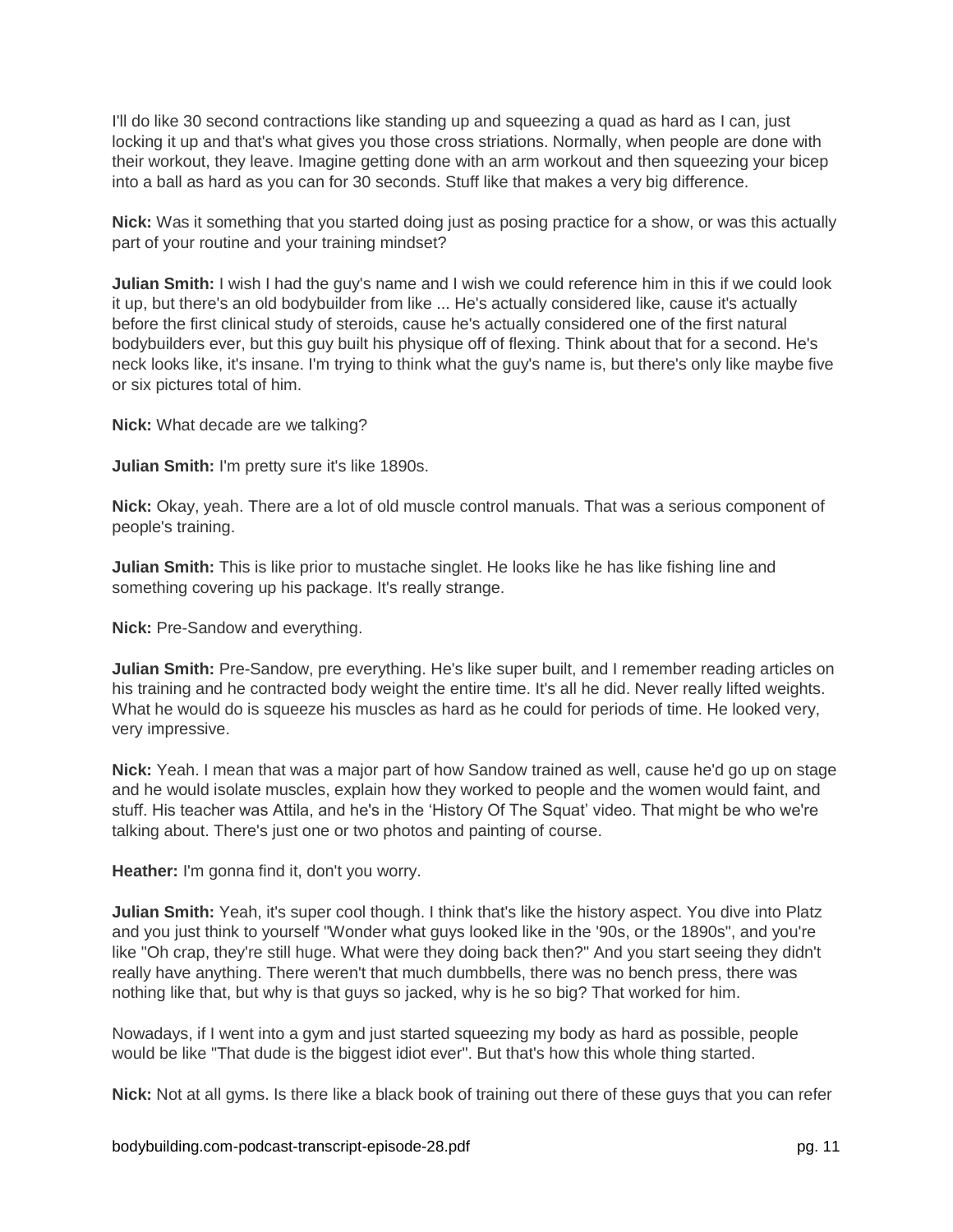to, or do you have your black book somewhere?

**Julian Smith:** You know what? Someone said that I should do something like that, and it's pretty interesting because those guys, it's like the golden era and even prior to the golden era, the people that started this whole thing, they were the test subjects. You know what I mean? That's what I really like about bodybuilding.

Nowadays all you hear is "You gotta do 65% of your one-rep max and you gotta progressive overload or you're not gonna do it". What about when Tom Platz used to squat 50 reps? People are gonna make an argument for "Oh, the guys was on drugs or something like that", which he was very open about and everything. Have you ever done … I've done the 60 reps squats. I've done 60, 50, 40, 30, 20, 10, and it was one of the gnarliest leg pumps I've ever done in my life. It's one of those things where you can't do that every workout. Actually by the time I was done with that workout, I actually got the flu. It broke my immune system down because of how hard-

**Nick:** In the middle of the third set?

**Julian Smith:** Yeah, I was like "Wow man, this is rough". But, you activate muscle fibers that your body's never, ever experienced before. People don't think like that. All they think about is eight to 12 reps, no matter what. They'll be the first ones to say "How come I'm plateauing?". Look at your training, man. You haven't done anything different for the past three years. I'm surprised you don't look less, or something like that.

**Nick:** But those guys also they grew up in a different area nutritionally as well. How they ate was different. It feels like in the '80s, '80s just screwed up everybody nutritionally. I was reading about you. You had some horrible preps. They were based on the bodybuilding status quo of how to prep as well. All the protein, none of the fats, feel like shit.

**Julian Smith:** So you read it, okay, cool. You read my exact words, cool.

**Nick:** I don't remember if the words "feel like shit" were in there, but I was reading and I was like "This guy felt like shit".

**Julian Smith:** Could've been "wanted to die", something like that. I remember that was my prep going into my first show when I was 19, and I was doing two hours of stairstepper. I got 50 grams of carbs every four or five days, no fats and 400 grams of protein. It was fish, 400 grams of protein.

**Nick:** Like a school of fish? Did you have a tank?

**Julian Smith:** It was boxes of tilapia.

**Heather:** Single-handily depleted the Pacific Ocean.

**Julian Smith:** So guess what fish I never want to eat again?

**Nick:** Yeah. This is why you live in Portland, it's close to the ocean.

**Julian Smith:** So, actually when I was done, I had such bad damage like metabolically, that I actually gained 45 pounds of weight in two weeks. I was doing construction work at the time, and my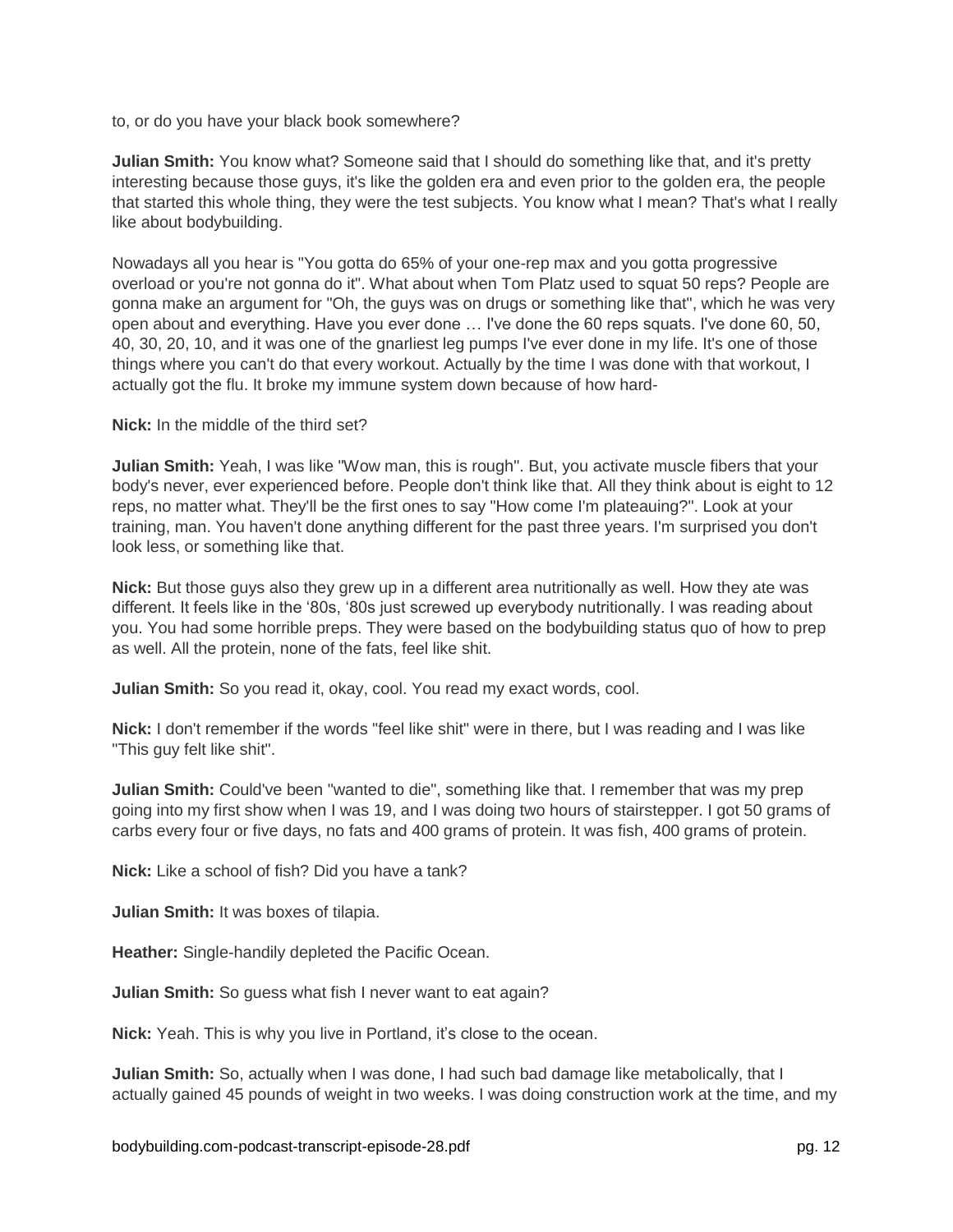feet were so swollen, I couldn't even lace up my work boots. That's some scary crap man. A lot of people think like that, "Why would I ever need that amount of protein?". It's just because of the people that you listen to.

You mentioned Layne Norton earlier. I've read almost everything that that guy talks about and everyone's got their own take on training, everyone's got their own take on this, but when it comes down to nutrition, I feel like nutrition's pretty proven. You could look at some guy and say "Well, you need to do progressive overload for your workouts, so you're never gonna see any progress", but that guy's seeing progress.

I think training is one of those things where if you're training correctly, and your intensity is up, even if you're not focusing on like a set progressive overload, you could still see plenty of progress. I know a lot of people that are bigger than me, and they don't do progressive overload, and they're natural bodybuilders, and they look insane. When it comes to nutrition, it's pretty cut and dried. Back then, like you said, everyone was doing that like super high protein. I didn't even know. The fats that I got was the fat that was in the fish. I think there's not much at all.

**Nick:** Not much.

**Heather:** Not in tilapia.

**Julian Smith:** That's such an important part of a diet in general, just for your mind. You don't have fats. This is gonna sound really sad, and it was a really upsetting time in my life, because I was like I really want to bodybuild, I really want to keep this going, but I was literally eating and sleeping cause I was so hungry to get to my next meal. That was back when I was really focused on making sure I eat every three hours. It wasn't every two and a half hours, it wasn't every two hours and 45 minutes, it was every three hours. I'd sit there and look at my watch and think "And three hours. Okay, now I'm gonna eat", time my microwave up perfectly that when it goes off it's been three hours, so that's how I was.

**Heather:** You've always been this dialed in, is what you're trying to tell us.

**Julian Smith:** Yeah, I don't mess around.

**Nick:** Have you learned nutritional techniques from the great bodybuilders of the past as well? Have you looked into-

**Julian Smith:** Yeah. You know what I like about those guys? It was intuitive eating. Arnold Schwarzenegger talks about it, awesome. He makes an excellent point of this whole thing. He'll sit there and say "I didn't eat like the way people did nowadays". People eat nowadays to like scarf. You worked really hard to get on stage. Why do you have to eat like seven tubs of Häagen-Dazs when you're done? Why do you have to do all that?

Arnold and those guys back in the old days, Arnold would sit there and say "Well, back then I used to have two or three medium steaks". Two or three medium steaks, that might be a lot of steaks but what if that steak was six ounces? What if it was eight ounces? What if it was seven? That's stuff people would fret nowadays, and I admire the "I'd rather have a much happier lifestyle and eat intuitively rather than weigh every single thing out". This entire time I've been here, I've made conscious decisions.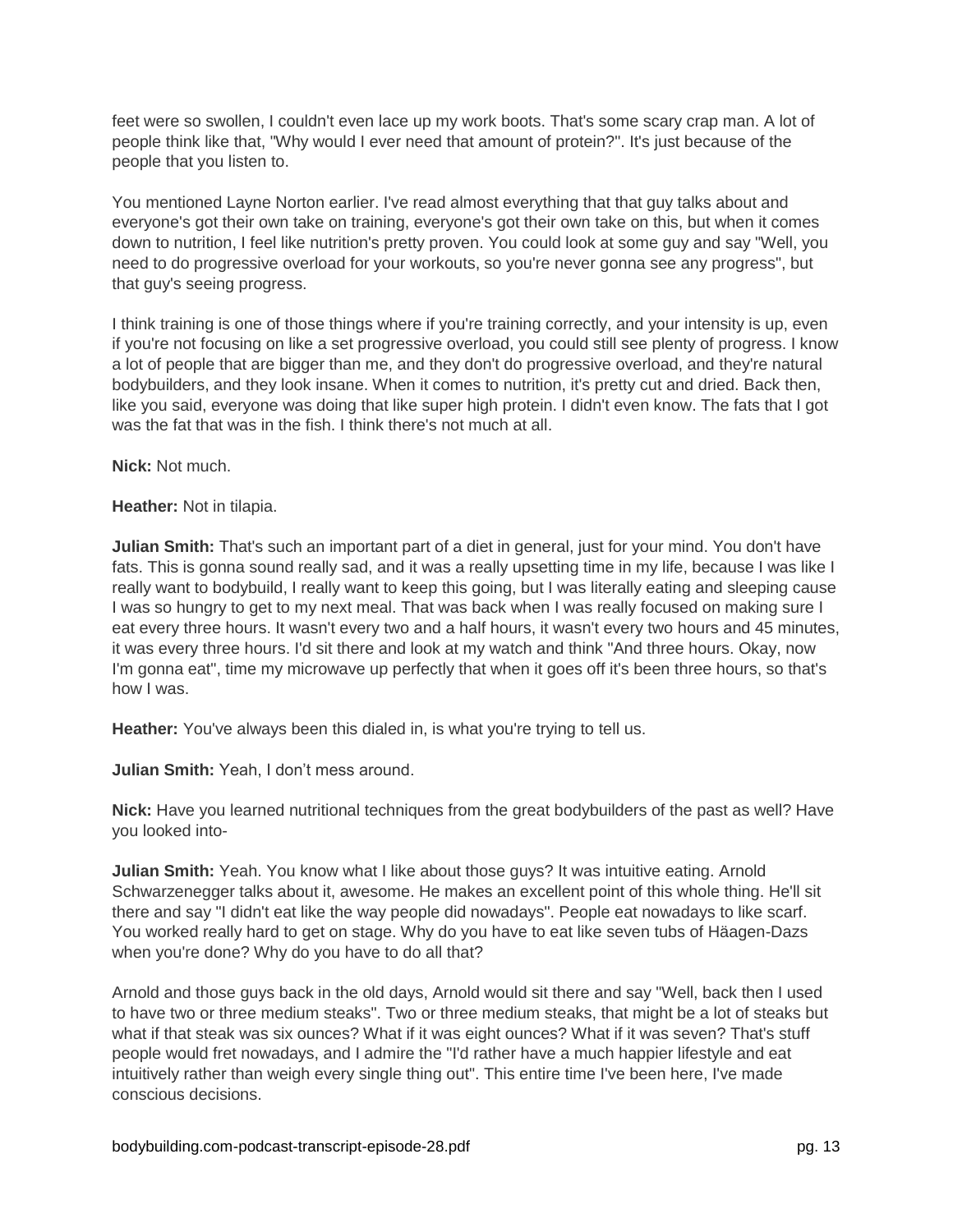I went out after the video shoots and everything from training the other day. I went out and had three rolls, like sushi rolls, and then I had three or four of the hand rolls, which is a lot of food. But you know what I did? I knew that I had a big portion of fat there, a big portion of protein, a big portion of carbs, so later in the day, I didn't eat normally, eat a little more cleaner, have salads with chicken, have something that's a little less carbs, a little less fat, knowing you blew so much of it earlier. That's were people fall off. They just think it's 24/7 eating, and that's why people are 50 pounds overweight.

**Heather:** Or they just fall apart if they just go off their macros.

**Julian Smith:** I don't have my scale. I can't go out to eat. I used to miss Thanksgiving and Christmas dinners with my family, times that you can't get back.

**Nick:** You'd skip them?

**Julian Smith:** Yeah. I'd sit there and eat out of a Tupperware, while my parents would cook awesome meals for the family and I would skip it, because I thought that you couldn't do it. What's really weird is that it's still happening. There's still people out there that are like "Flexible dieting doesn't work". Oh my gosh, like what do you need to see man? It just works.

**Nick:** Do you feel like it works for you because you just have the idea of macros programmed into you from all your experience though?

**Julian Smith:** It takes work man. I will say that because I actually have like an Excel spreadsheet on my phone, and it has my proteins, carbs, my fats, and when I eat something and I can track it, let's say you eat a bag of potato chips or you eat like one of those Honey Bunches of Oats things, little bars or something, anything that's got a scan on the back, find out how much you ate and just type it in this thing, and then track what you're doing. At the end of the day, I want to hit my carbs, fats and protein, which I know what those are, and at the end of the day, tally everything up and then try to hit that.

That's making a conscious effort. Is your body gonna fret over you going ten grams over? No. Is it gonna fret if you on 20, 30 grams below protein? Maybe a little bit, but on the scheme of things, would you rather have a more balanced life that you're happy with, or would you rather be restricted to being buried in your phone and being, you know, nothing's worse than being depressed because you ate three ounces of fish instead of four. It's like, what are you doing? I used to be like that. Much better life now.

**Heather:** So it's like half intuitive but also careful tracking, and just kind of finding that right balance.

**Julian Smith:** There's a lot of learning that goes into flexible dieting. I have people ask all the time what are macros. First of all, everybody who's listen to this, it's a simple Google search away. I've never seen somebody doing something and go "What's this?", Google it. My dad tells me to Google stuff. How is that possible? Kids nowadays, if you got a question on something, Google it. You can find studies.

**Nick:** What are my macros, daddy?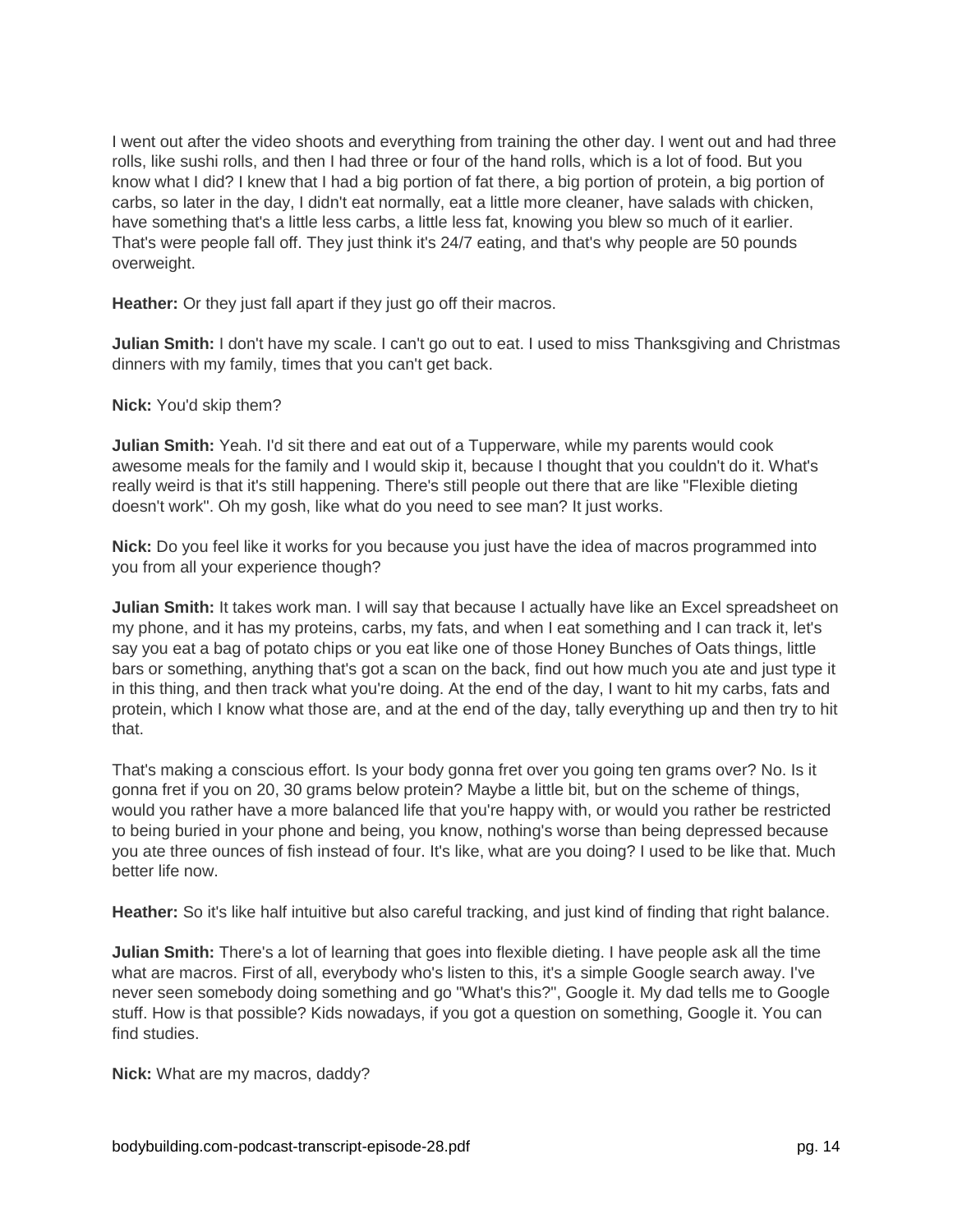**Julian Smith:** Flip open that ... Flip open that phone? What am I talking about?

**Nick:** Flip that shit right open.

**Julian Smith:** Turn on that N64 and let's do this. That's old school.

**Nick:** Go over to Kazaam, download your macros.

**Julian Smith:** Yeah, yeah, just get it right. But yeah man, unfortunately there's a little bit to learn prior. I'll tell everybody that I think once you learn what your general macros are, and you have a concept of flexible dieting, you can live a much better lifestyle and enjoy bodybuilding much more, because when I got down with that first show, I thought I wasn't going to do it anymore.

**Nick:** Sure. Do you feel like going full scale in a way is necessary just to kind of grasp the concept even initially?

**Heather:** Yeah, that's something I've been kind of toying around with. Is that necessary to go that ...

**Julian Smith:** There's a big difference because when you're getting ready for a show, you're going to present yourself on stage. You better look awesome. If you're trying to lose eight pounds for a photo shoot, and you're not supposed to be stage-ready where your cheek bones are sticking out, you'd be a little more lax on stuff. You should track if you're trying to hit your goal, and when you get a good grasp on everything, you can be a little more lenient. You know what I mean?

When I'm at home and I have a scale, there's no reason to not do that, but if you're out at a restaurant and you're eating dinner with your friends and family for someone's birthday, dude just eyeball six ounces of steak. You can look up all of this. I was at the Jack Johnson concert in Bend just over the weekend, got home and flew here. But we were out at a Mexican restaurant. There's places where you can go that you can be a little more conscious of your goals, like okay we're gonna go out to eat, this is a burger joint and that's all they have. Wow, okay. I don't know with what the hell they're cooking that stuff and I don't know what kind of fries. You're gonna be the person eating a burger that could probably have like, you know, 80, 20% lean beef or whatever. So I chose, I was like "How about we go and get Mexican?". I suggested that to the group, "Let's get some Mexican food, That sounds bomb". In the back of my mind I'm thinking, I'm gonna be able to track my food pretty good and no one's gonna know that I'm dieting.

We went to the Mexican restaurant. I ordered their flank steak. They tell you the portion that's in it, and then you just get a couple of those little tortillas and you put some veggies in it. I looked all that stuff up, put it into my little Excel spreadsheet and tracked my meal, and no one even knew. It's stuff like that. I think people think to themselves "I can't even go out". Dude, you can go out anywhere.

I'll be heading down to the river. My girlfriend's son and I just cruised down to the river the other day, just him and I. I stopped at a 7-Eleven and I grabbed two Rice Krispies treats and a bag of jerky. I threw that stuff in my app and that's what I ate as a snack when I was down there. It's not the ideal food to eat, eating Rice Krispies treats every single day, all day, but if you want to just get something in to keep you on track when you're gone for three of four hours, then you come back and then you can start doing more stuff that you can prepare yourself.

**Nick:** I like that yeah. Jerky I feel like is one of the great unappreciated … Jerky and string cheese.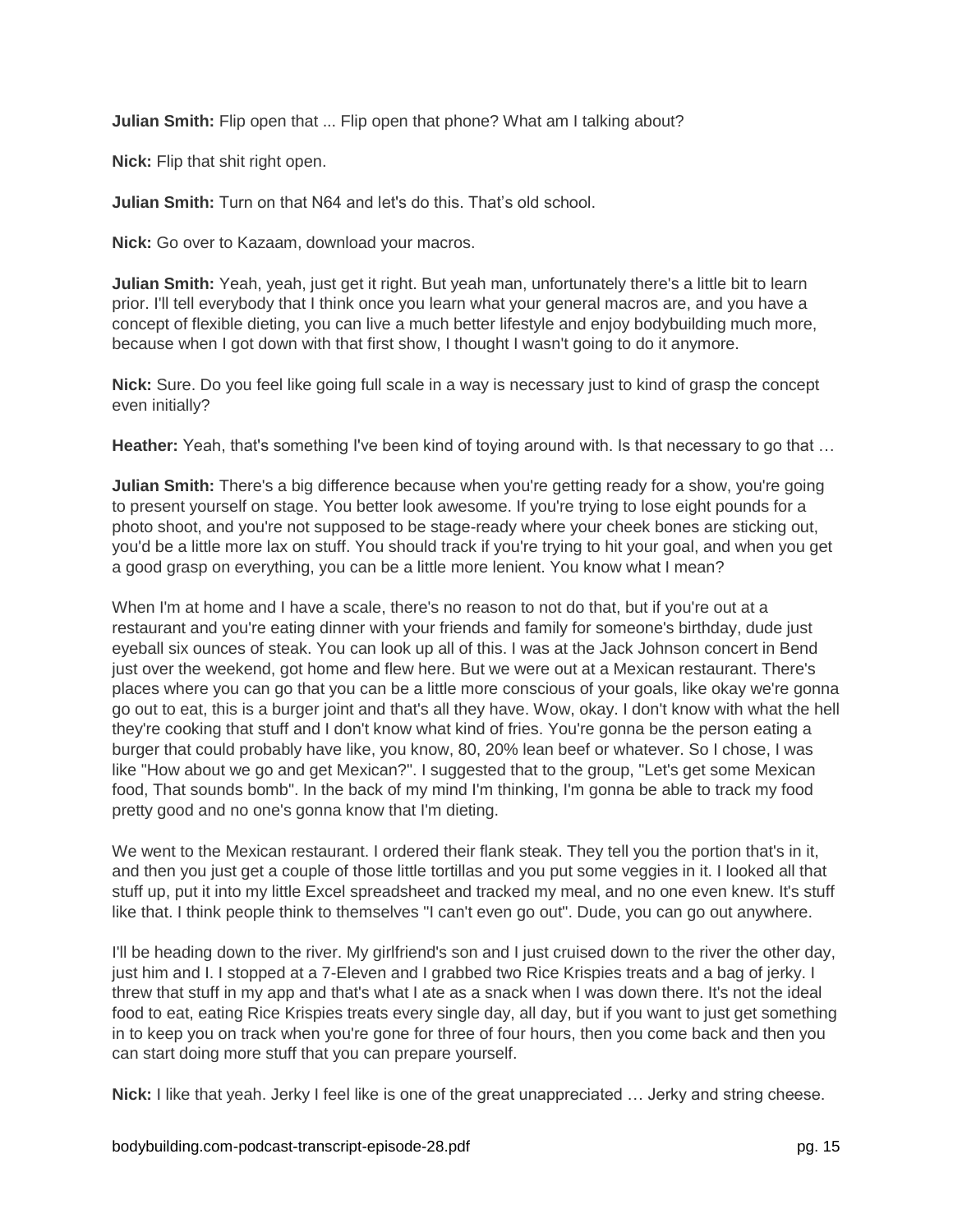**Heather:** Rice Krispies treats was all I took away from that, just the Rice Krispies treats.

**Nick:** String cheese and nuts, you know.

Julian Smith: In a nutshell, all I eat is Rice Krispy treats. You heard it here. That's it.

**Nick:** Rice Krispy body. One other thing I wanted to ask you about is about squating with boards under your heels. This is something that has a reputation of being like, "Oh, you only have to elevate your heels because you have poor ankle mobility, right?

**Julian Smith:** Yeah.

**Nick:** But you do squats, different types of squats, different elevations, everything from a little bit to full on two boards.

**Julian Smith:** Yeah.

**Nick:** How much of a difference do you feel like exploring that has made? That's totally an old school training approach.

**Julian Smith:** What's really funny about that is people can say whatever they want, but it hits the muscle differently.

**Nick:** Right.

**Julian Smith:** You know what I mean? It's like when you have your heels elevated, you can actually create more depth, so that person is now stimulating more, they're getting a longer range of motion, so you can dog somebody for having poor ankle mobility, but with that board under them, they're squating lower than you.

**Nick:** And their squat is better.

**Julian Smith:** It's better.

**Nick:** It's a better-formed squat.

**Julian Smith:** So what are you gonna say? I do a lot of stupid stuff in the gym … it's stupid to the outside world. Why would you do that? It works for me. It's like I said earlier. What can you honestly say when it works? That's why when I hear people dog on like flexible dieting or talk, "Oh, it's ridiculous that people are doing that", but it works. Should you be eating Pop-Tarts every day for your carbs? No, but can you do something like that and lose weight? Absolutely. If your body needs 3,000 calories to gain weight and you eat 2,900 calories of snack pack pudding every day, you will lose weight. Is it healthy? No, but you'll lose weight. People don't realize stuff like that, and they think that it's this way or the highway.

In regards to the squating thing, every time you change your stance, every time you change your heel or toe elevation, it's gonna hit the muscle differently and I think that's a win.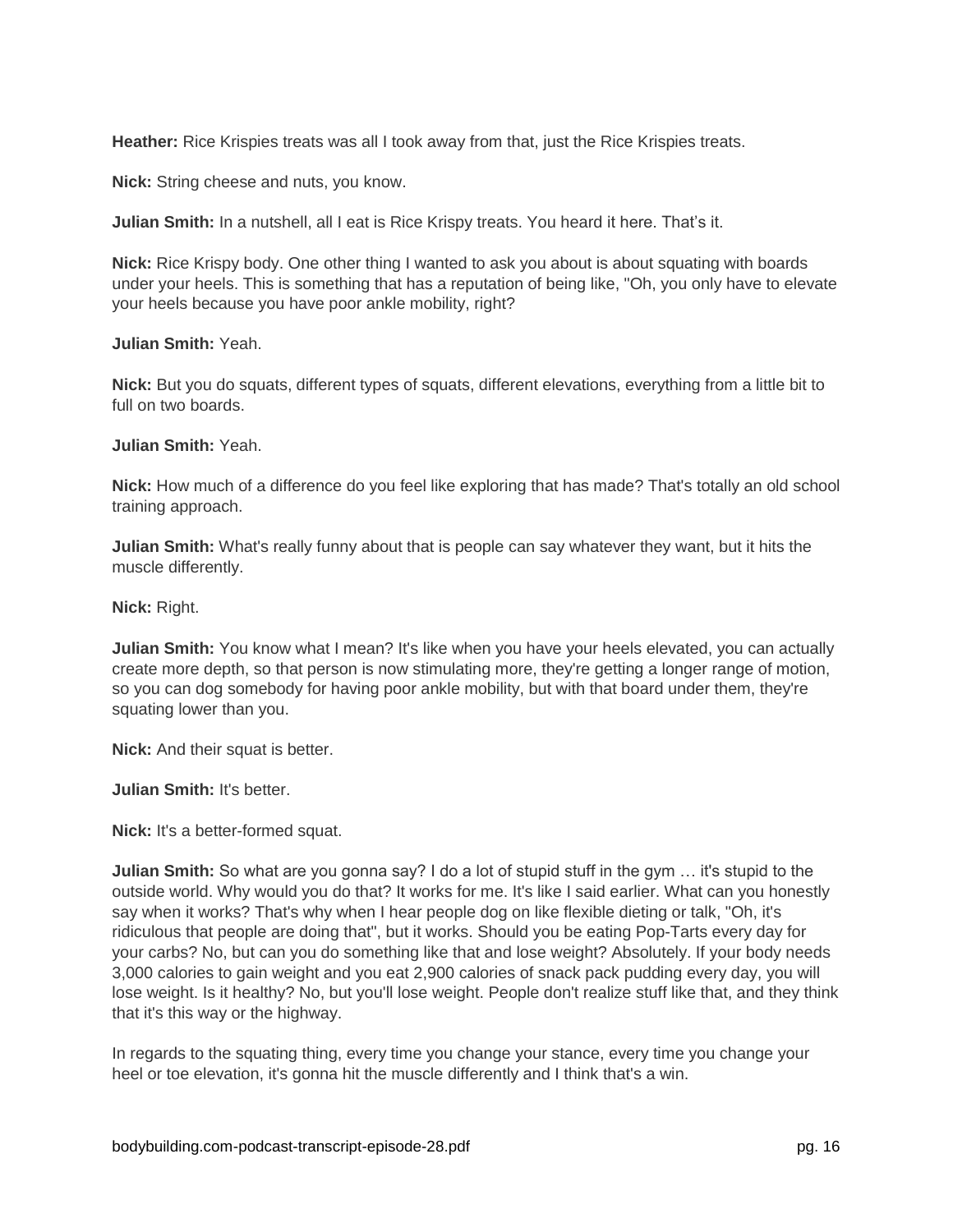**Nick:** You need to have all of them in your arsenal.

**Julian Smith:** Yeah. I had a guy write me the other day, and he goes "Dude, I've been following you since you had 20", this is what was really cool, he screenshotted something from I think it was when I had like 2,900 followers, a long time ago. That was almost three, four years ago, and he goes, "In the timeframe that you've been doing this, I don't think I've ever seen you fully like redo the same exercise. It's because you're always changing, always doing something a little bit differently". I'll reference stuff from a couple weeks back so they can look back and go "Okay, it is different". If it's different, it's gonna hit a little bit differently, ever so slightly, but it will.

**Nick:** Sure, and not only will it maybe keep you growing and keep you progressing, but keep you from just getting burnt out and getting repetitive stress, repetitive stress. The people who always seem like they're hurt are my friends who are powerlifters, because they're doing the same damn four, five things over and over, and over again, and just gradually starts wearing on …

**Julian Smith:** Exactly.

**Heather:** And probably with incorrect form, but that's just 'cause no one's perfect.

**Julian Smith:** Yeah, absolutely. And then the way that I train right now is I do kind of like a heavy week and not necessarily a deload week, but it's a lot of time under tension and high reps so-

**Nick:** One after another?

**Julian Smith:** Yeah.

**Nick:** That's a cool approach.

**Julian Smith:** Yeah, so I would do something more like my normal split would be like either a 5x5. Everything is HIIT with a 5x5 workout, or an 8-6-4-4, so you're dipping down into the low reps, and then the following week when I hit chest again, it's gonna be four sets of eight with four-second negatives. Then you would go into four sets of 20 reps for a cable fly. So you would hit the different muscle fibers, different rep ranges. So you're kind of giving that four to six rep range a break, and now you're hitting it with some of those high reps and then next week, it's gonna be ready for the high reps again, back to the low reps.

**Nick:** Cool. I like that. That's an interesting approach, because we have a lot of people on the site these days saying "Do them in phases, do four to six weeks one, four to six weeks for the other", and people have great success with that, but alternating them like that, seems like you could carry that on for quite a while.

**Julian Smith:** That's what I want and that's what's really cool about, even Arnold talks about it in one of these videos, I think it's the Blueprint For Mass, or something like that. I don't know who they did that with.

**Nick:** That's on our site.

**Julian Smith:** Is it?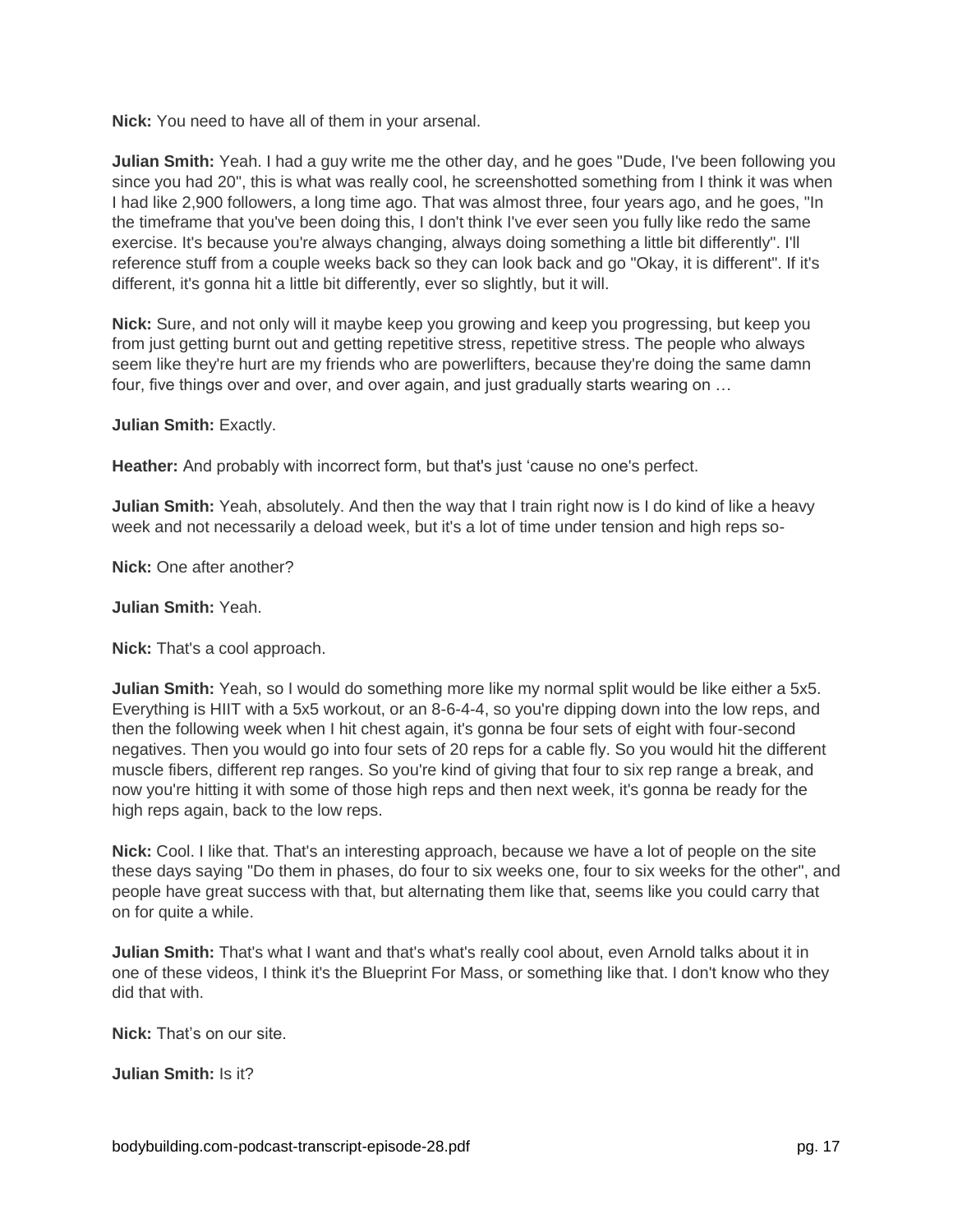#### **Nick:** Yeah.

**Julian Smith:** I think so. I think you're right, but he talked about something really cool. He's just like it's the whole shock thing. You do the bench press over, and over, and over, you're gonna get to the gym and your body's gonna go "I know what you're doing, and I'm ready for it". But if you go in there and you do 100-pound dumbbells and then drop set to 95s, then 90, then 80, then 85, then 75, you know, all the way down to 50s, your body didn't know that was coming, and it's gonna shock the hell out of it. That's essentially what I'm doing every other week.

You're going from heavy compound sets and compound reps, and compound exercises, and then you go into the next week on high reps, shocking it, but then you might go back to those low reps. Then the next week you might be doing supersets, or giant sets, so instead of doing those high reps, which you might think you're doing the high reps, again you're doing something completely different, or drop sets or something like that. Your body is always guessing, and in a nutshell isn't that kind of what progressive overload is?

### **Nick:** Sure.

**Julian Smith:** You're progressively doing something to overload the muscle, and if your body never knows what the hell you're gonna do, how is it gonna get used to it?

**Nick:** You publish all of your workouts on your website. Do you have then written down before you go into the gym, or is it something you write down after it, and you're like "This is what I did, it was awesome"?

**Julian Smith:** What's funny is a lot of people ask, they go "What the hell do you do for work that you're able to do like all this?" 'Cause a lot of people post stuff up on Instagram and it's kind of biceps, and then it's them doing a bicep exercise. It's very short. You mentioned that earlier, I break stuff down. I have a full-time job outside of this, and I usually train about seven, or six or so in the morning, and I have all my captions, all my videos and everything filmed before I even leave the gym, so when I go to work throughout the day, all I have to do is upload them and they're done. People think I'm like dicking around on my phone while I'm at work. It's like, dude I go take a pee, upload my stuff and it's up there for you guys to look at, and I'm going back to work. It's not some 24/7 thing. It's all done before most people get out of bed.

**Nick:** Are your workouts planned out in your mind the second you step into the gym?

**Julian Smith:** No, and that's kind of the concept where I don't want my actual exercises that I do, I might walk in there and say I want to put a little more emphasis on my chest today, or upper chest I mean, or I might want to put a little more emphasis on the long head of my tricep, or the short head of my tricep, or something like that. But usually when I go into the gym, it's the sets and reps that are completely mapped out. I could say I'm gonna do four sets of eight today. I'm gonna do an 8-6-4-4 exercise. I'm gonna do three sets of forty reps, a compound set and I have those reps.

Let's say I walk in there and I really want to do skullcrushers, everybody's over there doing those, all right, we're doing double arm overhead with those reps. So I hit those reps for whatever I want to do them on, and that's where the variety can come in and be plugged in wherever you want.

**Nick:** That's cool, yeah. That seems that's a sustainable approach.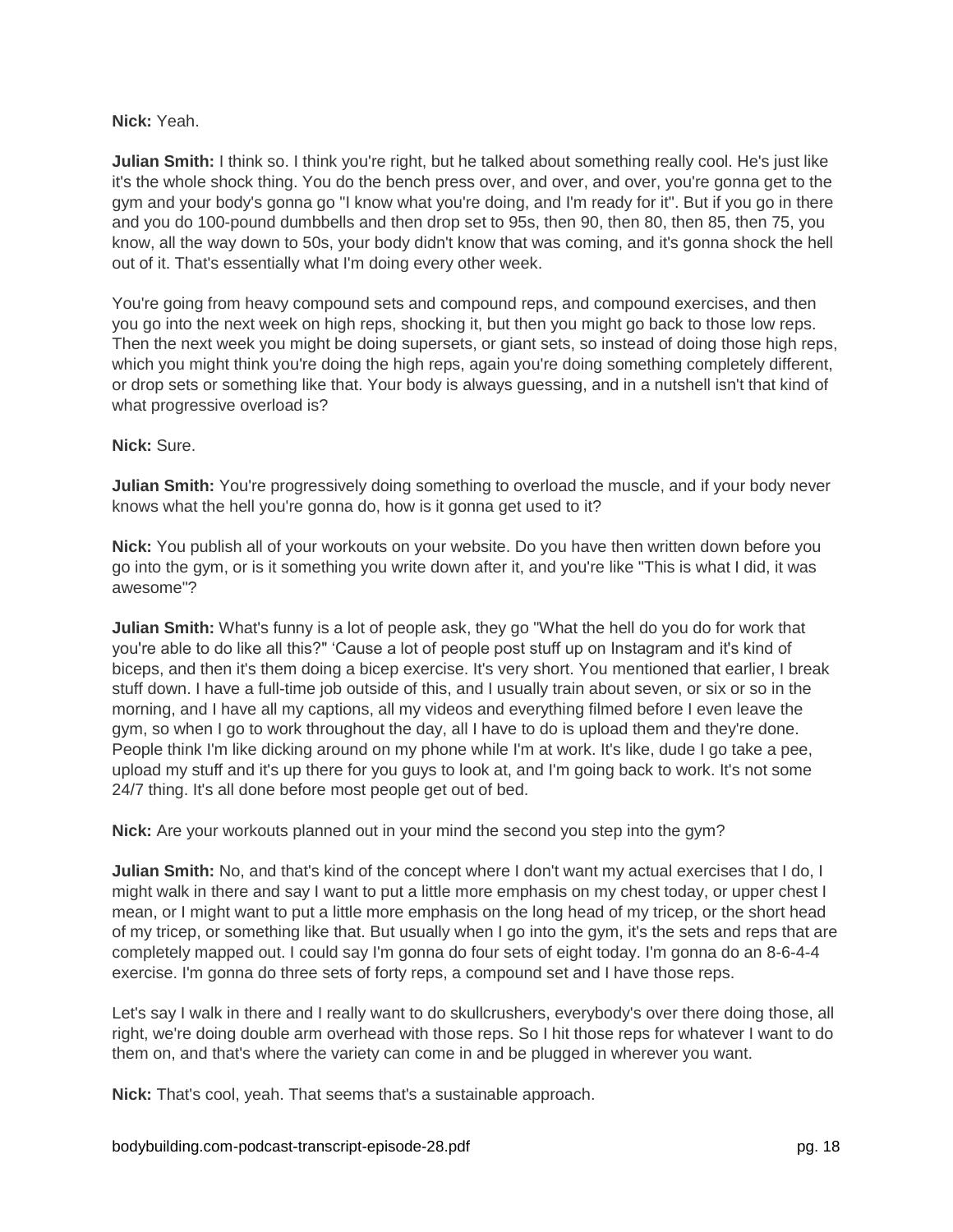**Heather:** For as precise as you are, that's a very kind of "go with the flow" way of approaching it. It's an interesting comment.

**Julian Smith:** Yeah, cause I think the most important part is the reps. People think that I'm doing those exercises to benefit myself. What if the guy looking at the video has an incredible chest? You don't need to do something that's gonna help you work on your mind-muscle connection, cause yours is great. You don't need to do it, but when I do everything that I do at the gym, that's to benefit myself. But those rep ranges are what can help you. So if you don't like the Smith machine sissy squats with your knees over the toes, don't do it but apply those reps for something else.

**Nick:** And still try to feel it. It seems like you're chasing the feeling that mind-muscle connection is so essential to what you're doing.

**Julian Smith:** There's actually people out there that say that it's not a thing, and ...

**Heather:** What people?

**Julian Smith:** You know what? I've heard of-

**Nick:** Hurt people.

**Julian Smith:** Yeah. It's funny because I've actually heard a lot of people say that it's a myth and I don't know it that's some ploy to like discredit somebody, but even if the mind-muscle connection is not a scientifically proven thing, I think that it's 100% relevant in bodybuilding because I can't tell you how many times I've done an exercise and not felt it in the primary work muscle. Bench pressing if you don't feel your chest contracting but your front delts or your triceps are burning, you don't have a good mind-muscle connection. Your chest should be working on bench. If you're doing leg extensions and you're feeling like, God forbid, like feeling in your arms or something like that, that's supposed to be for your quads. You don't have a good mind-muscle connection, and that's what people don't get.

**Nick:** Sure, yeah. I feel like that's one thing that working here in and talking to people on the podcasts has taught me as well. The mind-muscle connection is kind of the great export from bodybuilding to the rest of the training world, to say like you want to know what proper form is? Proper form is feeling it in the right place and being able to control yourself, otherwise, you have no control over the movement and you're just begging to get injured at some point.

#### **Heather:** Yeah.

**Julian Smith:** Yeah. I've actually been, I don't want to say scrutinized, but questioned often about the amount of volume I do in my workouts. Some people say like my legs go on for about maybe like an hour and a half, maybe two hours sometimes, but it's not like I'm doing an hour and a half to two hours of quads. I'm doing four or so exercises for quads, three or so exercises for hamstrings, and two exercises for glutes. It's not like I'm doing 16 exercises for quads. I'm breaking up each muscle. That's the same thing with arms. People are like "Oh, man you hit arms for an hour and a half". Yeah, I did biceps, triceps and I did my forearms, and I did grip training. Doesn't mean I just killed my biceps for an hour and a half, that's ridiculous. It's all about kind of what works best for you as well.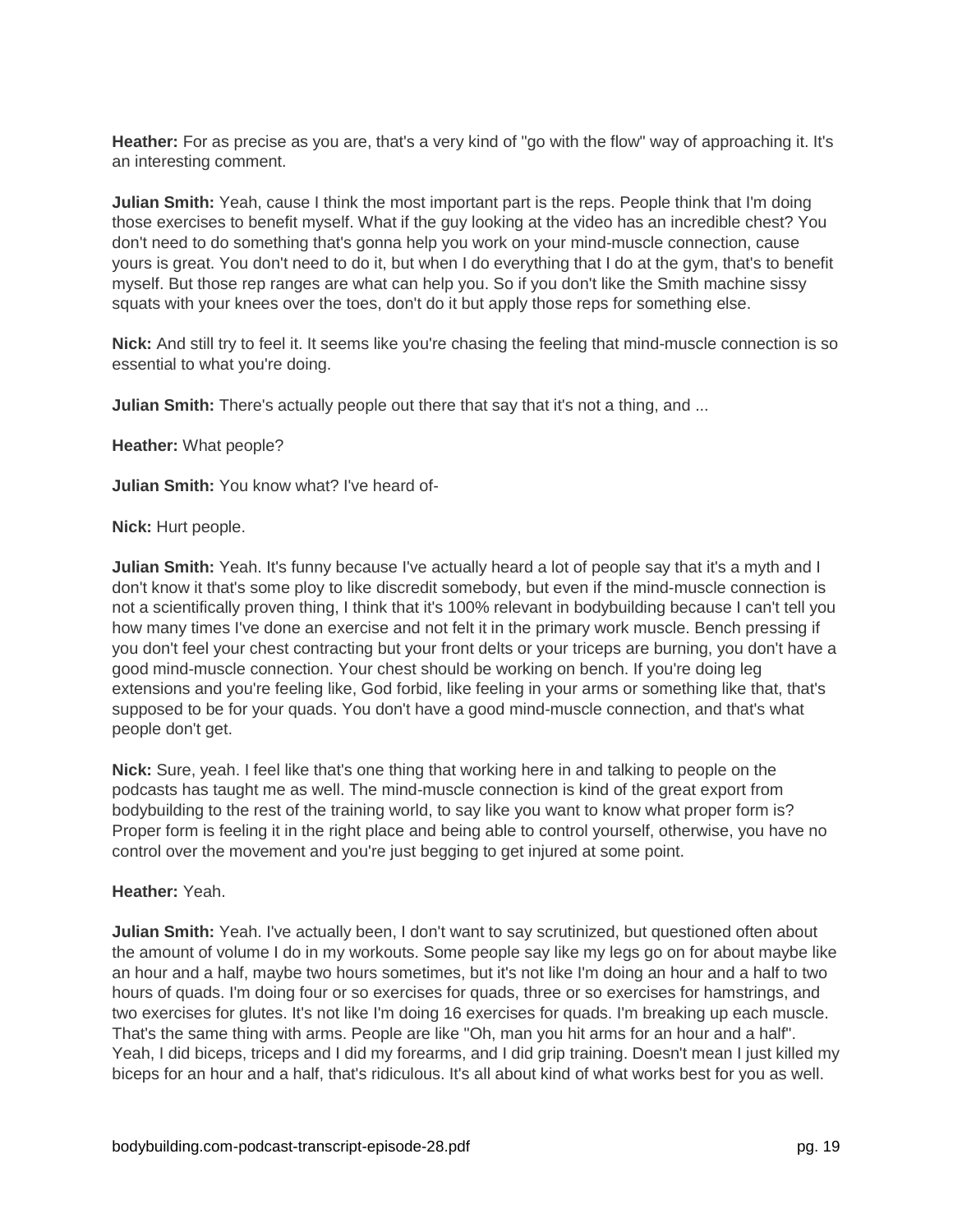**Nick:** When you're training your legs, do you lead with squats fairly early in the routine, or do you pre-exhaust and-

**Julian Smith:** No, it's actually really rare that I squat first. I do a lot of my squatting at the end. I think it's just because to me the squats are gonna be the same. If I'm shooting for six to eight reps, let's say we're going pretty heavy and we're trying to get like a lower rep range, I would rather hit those three exercises in when I'm fatigued and I don't have to do as much weight than start with a lot of weight to land in those rep ranges. I think that's a big thing that most people have a problem with and that's based off of ego.

### **Heather:** Yeah.

**Julian Smith:** You don't want to do the movement where you can move the most amount of weight when you're so tired you can't even come close. Dude, I'll end workouts with two plates for as many reps as I can, or something like that. People will look at you and go, "Man, how are you able to get the legs that you have when you don't use that much weight". I'm failing on the rep ranges that I need. If I have to bench 135 to make my chest grow, I'd rather do that than 315 and I'm not gonna get hurt. You limit your injuries and you see more results.

**Nick:** Sure. I feel like that's something I've heard a lot more on our site recently from people like Evan Centopani as well, saying like making light weights heavy, there's something to be said for that, even though he's still benching 315. He could bench way more, but yeah, really being able to control that weight and making light weights heavy is just a good philosophy.

**Julian Smith:** It's not powerlifting. If you want to be the best powerlifter in the world, then that's an opposite mindset. You shouldn't be listening to me, I should be listening to you. Powerlifting's a different ballgame, but if you want to stimulate the muscle and look like a bodybuilder and do the bodybuilding type stuff, it's the mind-muscle connection and making lighter weight heavier.

**Nick:** Do you feel like the attention that you've gotten and the people reaching out, "Oh, I followed you for all this long", and watching those numbers go up, does that make you want to compete more in the future or less? Or just like I'm stable where I'm at.

**Julian Smith:** You know, I'm happy with what I'm doing because I really like helping people and bodybuilding competitions are one of the most selfish things you could do, and I mean that in a super nice way, cause I was a competitive bodybuilder that got into this whole thing, and I'm definitely not done competing, but I've seen marriages fail, I've seen people leave each other, dating and you get too into doing too much competition that puts stress on the family, the relationship, "See you, I'm out. This is what I want to do". That's totally fine for people that want to do that. It's just not my cup of tea.

I've only done five shows. I did one show, two shows in my first year, two shows in my second year, and then I did the Natural Ohio and then the … Washington Ironman and then I did the Natural Ohio. So it's six shows total in my life. Most competitive bodybuilders by the time they're 30 would have probably triple that. Local shows to qualify for USA's, didn't win it, they do the same, requalify, requalify, then they get their pro card. That's a lot of competition. You could even maybe make it the argument, that maybe you just don't have the drive to do it, Julian, well maybe I don't. But it's okay with me, because I know that teaching people and helping people on Instagram is actually really fun, and when it comes down to like life and what you should be doing ...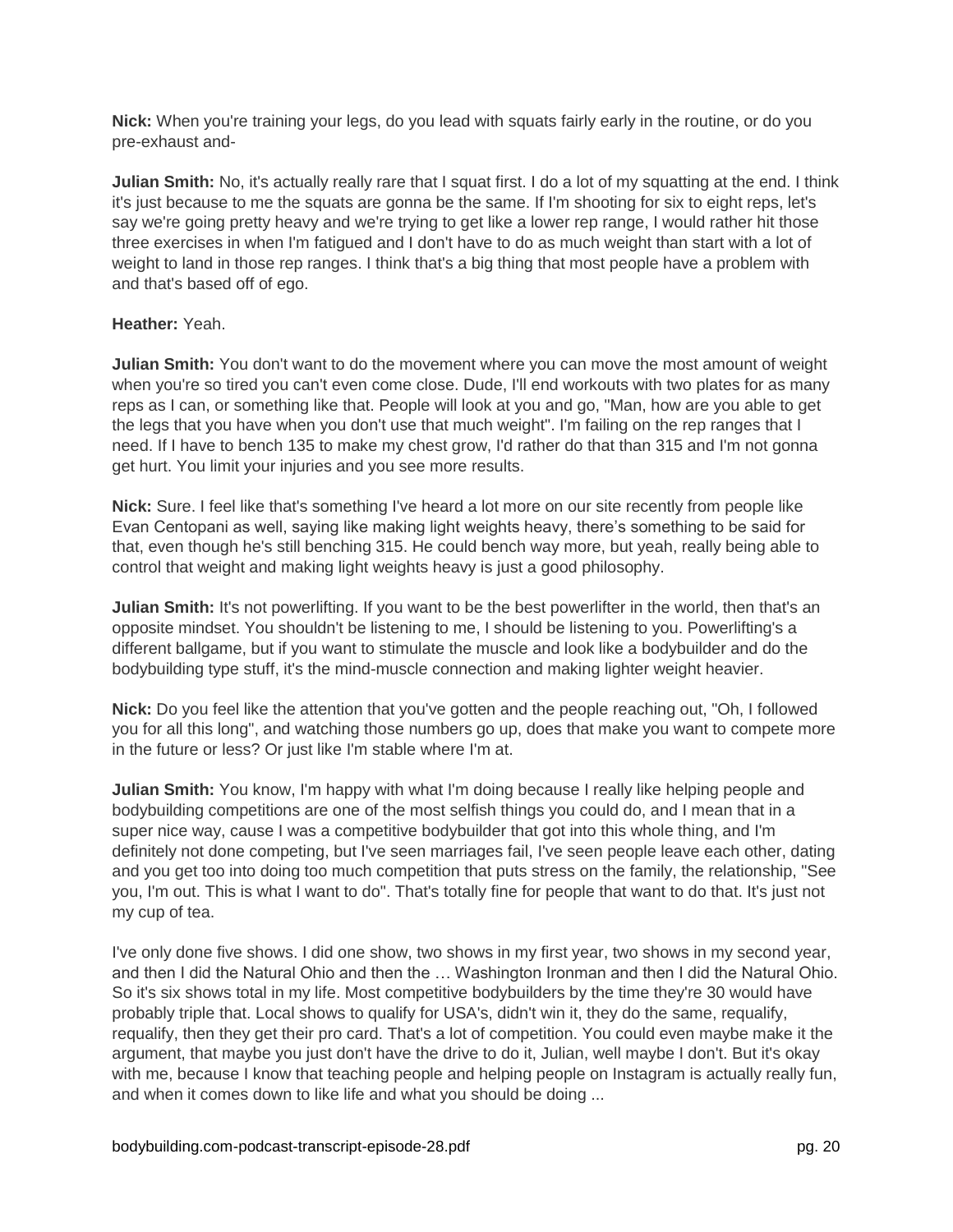That's why you're never gonna hear me like talk poorly about CrossFit. You're never gonna hear me talk poorly about powerlifting. Bodybuilding's not the only way you can do it and I don't care if you like throwing rocks in a lake, whatever makes you super happy, we're going after this, you and me.

**Nick:** I do.

**Heather:** He does.

**Nick:** I have a five-year-old and a two-year-old, and tonight it's actually on the schedule, throwing some rocks in a river.

**Heather:** Rocks in the lake.

**Julian Smith:** Super oddly satisfying. We'll head down to the river, my girlfriend's son and I will be like just blow our arms out and see who can hit the log first with the rock, and she's like "That's my thing".

**Nick:** You make a good point though. Even the best prep is still brutal.

**Heather:** It's all consuming. It's just gonna completely-

**Julian Smith:** It is, and you know what? It's super hard.

**Heather:** Yeah.

**Julian Smith:** And if you look and it's the ... Do you feel like shit? Yes? Good. And that's the mindset. When I was getting ready for the Ohio, I remember waking up and being like kind of woozy, probably for like three weeks in a row, three or four weeks in a row. I didn't have any fat on the bottom of my feet and it was super sore to do like legs. You'd be like squatting and I would be like "Man, it's like my bone is touching the ground, my heels, it's like there's no fat, there's no nothing." And you're joints are all sore all the time and it's super, it's just taxing.

**Heather:** It's a vicious nasty sport and we love it in its own little way.

**Nick:** I remember the first time I heard that, it was backstage at the Olympia. Guys are limping because they have no fat under the soles of their feet. That blew my mind. I didn't know somebody could get that lean.

**Julian Smith:** It's literally the whole ... concept everywhere.

**Heather:** They're collapsing and they're so dehydrated and they just, yeah. It's an insane sport, but it feels like what you did is rather than getting swept up in that current that everyone else was in, you kind of did those few shows, took a step back and said "How do I want to approach this a different way". I love that it's not about lifting the heaviest weight possible. You actually looked at it from a very pragmatic standpoint of "How can I make my muscles grow? What's the easiest way?". And I like that because it feels like people want to go with "Well, how much weight can I lift?", which is you know, "How hard can I go?", and you're like "How easy can I go?"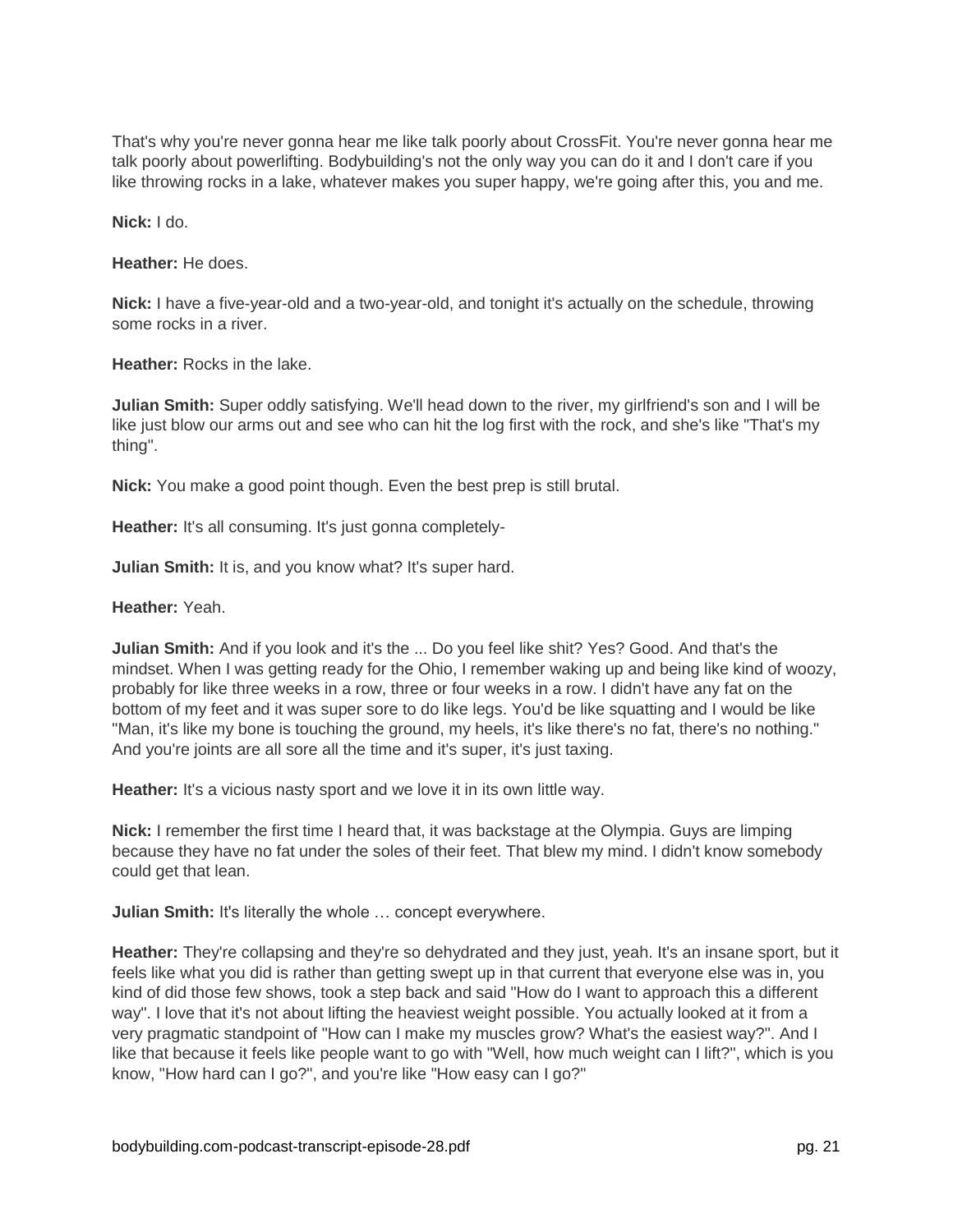**Julian Smith:** Yeah, exactly. It's funny because most people who have the "I gotta lift as much weight as possible", I don't think a lot of those guys get on stage. It's whose impressing the girl at five o'clock, after work at the gym. Those are the people that are trying to really break records at the gym. There might be some strong bodybuilders out there, but a lot of the guys that I follow, know and do this whole thing, kind of lift more similar to me. You might do some impressive lifts every now and again, but it's just like you say. You do that every single week, that's pretty taxing on your body. When you start getting leaner and leaner, and leaner, you're leaving yourself open to like a bad injury.

I tell people this all the time. Bodybuilding is one injury away from never doing it again. I want to do this as long as I can, and imagine blowing out your pec or your tricep. I blew my tricep out powerlifting. I actually ruptured the vein in my tricep.

**Nick:** Not the muscle, the vein.

**Julian Smith:** The vein. I beared down so hard ... They said it was similar to like a hose getting too much pressure and it just bubbled and popped. The whole inside of my arm was full of blood and it was internal bleeding, so they had to snip the sides of the vein and reattach it. That was the one time that I've been injured in the gym, and outside of that, that's when I really started slowing everything down. That was probably when I was about I'd say 20 years old.

**Nick:** Okay, so you have heard the siren call of other styles of lifting along the way.

**Julian Smith:** Oh yeah. I always tell people the strongest I've ever been was when I was 19 or 20. That's prior to me hurting myself. I used to work out at this old gym called Nelson's Nautilus out in I think it was Oregon City, right outside of Portland, the Portland area. This was a place that when it would like rain, it was a basement gym, and the water would roll in under the door like by the 100 pound dumbbells, and it was just like dingy, super dingy. But you just had that like kind of underground Dorian Yates' style training. I was doing like five and a half plates for four, five reps at 20 years old. I couldn't even touch that now, but it's a good thing because I've seen more growth out of my body doing half that weight.

Heather: It's almost like early injuries are a good thing to have happen to athletes. Yeah, if you want to be a lifelong athlete, yeah.

**Julian Smith:** If you can have an injury that doesn't really hurt you but it opens you up, like one time when I was about 18 years old, I locked my legs out on the leg press and both my legs quickly hyperextended but I got them back, instead of like bending all the way down. I remember the pain that I had in that, and I was like really limpy for probably like a week. I've never done that again, that's why I always cringe when I see those videos on YouTube and stuff. Those guys they lock their legs out and their freaking legs bend in half, and their toes touch their-

**Nick:** What are you doing watching that? Don't watch this.

**Julian Smith:** I get tagged on that crap all the time. They'll tag me and they'll go "Leg day today?", no way dude. I don't wanna see that at all.

**Heather:** Not that we're wishing injuries on anyone, but a nice little minor injury can really set you on the right path.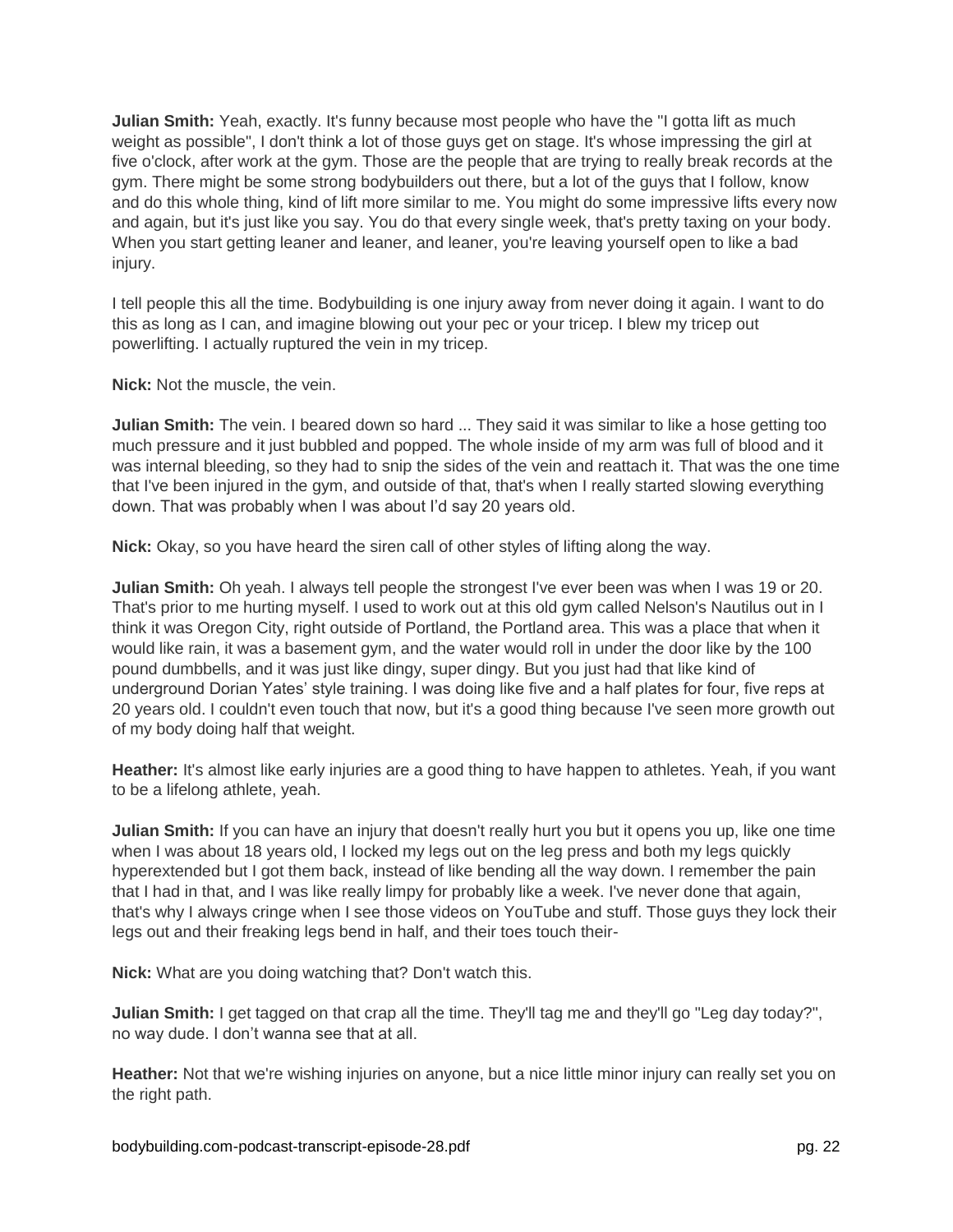**Nick:** A teaching moment. Yeah. Awesome, well thanks for coming and talking with us.

**Julian Smith:** Yeah, you bet man.

**Nick:** What else is next for you?

**Julian Smith:** So what's next? You know, I just kind of want to keep doing this. I really like what I'm doing. I like getting these opportunities like this and it's pretty funny because if you diet down a certain way it's really, and I don't mean this in a negative way, but it's actually pretty unappealing to like the masses of the world. The people that love the super-veined crazy vascular look is so tiny. It's very tiny even in the fitness world, so when I was dieting down for my show this last year, [Men's](https://www.bodybuilding.com/author/mens-health)  [Health](https://www.bodybuilding.com/author/mens-health) approached me for some online footage and stuff.

**Nick:** I remember seeing that.

**Julian Smith:** But it was two months prior to the shoot and I was dieting for a show, and I was getting closer to my shoot and I had dropped probably six pounds or so, in between talking to them, and they contacted me and they were like "Just letting you know, you're literally getting too lean. We can't shoot you right now because you're now not our market anymore". And I backed out of my show, and I got maybe like two or three pounds back on, face filled out a little bit more, I looked a little more healthy and normal, and it was a better appearance for what they wanted.

When I'm overly dieting and stuff like that, it takes you out of those things. You guys and Optimum contacted me and they say "We want to do some work with you", and that was like maybe a month and a half ago. I was able to lose seven pounds and get in shape. I want to stay in that cusp and be happy. I don't want to battle constant stuff with my own mind where it's like "I gotta get to 220. No, I want to be 205." No more than 205 ever again. That way, if I need to diet down to, I'm like 199, 198 right now, and that's a really good weight for photo shoots and stuff like that. If I want to get tighter, it's easier. All I need is about a month and a half, two months to get in shape and ready to go. A lot of people are like, "I need months, months on months to get ready for this, because I'm 30 pounds above", and I don't want to kill myself either for it.

**Nick:** Sure.

**Heather:** Smart.

**Nick:** Well you are on Instagram as-

**Julian Smith:** [Smith.Julian](https://www.instagram.com/Smith.Julian/)

**Nick:** Okay, where else?

**Julian Smith:** Facebook: [Julian Michael Smith,](https://www.facebook.com/TheQuadGuy/) and then my site's just [TheQuadGuy.com.](http://www.thequadguy.com/)

**Nick:** Cool, all right.

**Heather:** Very cool site.